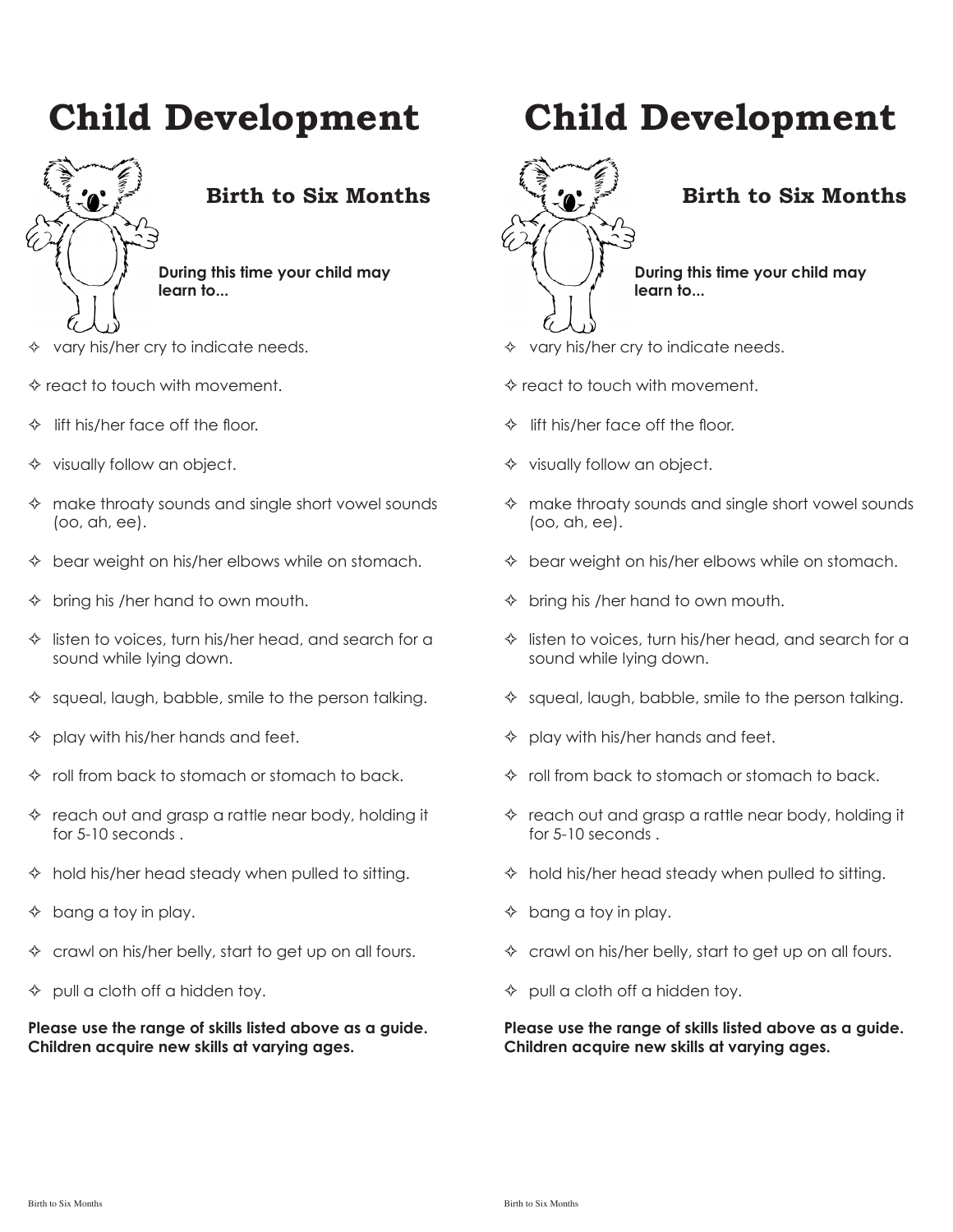#### **Encourage your child's development during the first six months...**

- $\lozenge$  talk to your baby while you hold and cuddle him/ her.
- $\Diamond$  sing quiet nursery songs (ex. Twinkle, Twinkle), or play soft music for your child at certain times of the day.
- $\Diamond$  present a colorful object with sharp contrast (black, white, yellow, or red) that makes a sound about 6-8" from his eyes. Move the object slowly from side-to-side. Watch for him/her to follow it with his eyes.
- $\Diamond$  lay your child on his/her stomach with a rolled towel under his upper chest to help him lift his head.
- $\Diamond$  play cooing games with your child. Hold him/her so he/she can see your face. Say, "ahh", "ooo", or "uh", then wait to see if your child will try it. Say the sound again.
- give your child small rattles or soft cloth toys to hold.
- $\Diamond$  talk to your child and describe what he/she is doing.
- $\Diamond$  place an infant wrist bracelet with bells, etc. on your child's leg or hand. Watch for his/her reaction.
- $\Diamond$  lay your child on his/her side with toys in reach. Prop a pillow along his/her back to help him stay on his side for a few minutes.

#### **Appropriate Toys:**

- 
- 
- $\Diamond$  cradle gym music box
- $\Diamond$  pictures on wall  $\Diamond$  chime ball
- $\Leftrightarrow$  music box  $\Leftrightarrow$  musical toys
- $\Diamond$  crib mirror  $\Diamond$  measuring cups
- $\Leftrightarrow$  rattles that make a  $\Leftrightarrow$  stuffed animals variety of sounds
- $\Diamond$  clutch ball  $\Diamond$  mobile of bright and  $\Leftrightarrow$  suction cup rattle contrasting color with
	-
	-
	-
	-

#### **Encourage your child's development during the first six months...**

- $\Diamond$  talk to your baby while you hold and cuddle him/ her.
- $\Diamond$  sing quiet nursery songs (ex. Twinkle, Twinkle), or play soft music for your child at certain times of the day.
- $\Diamond$  present a colorful object with sharp contrast (black, white, yellow, or red) that makes a sound about 6-8" from his eyes. Move the object slowly from side-to-side. Watch for him/her to follow it with his eyes.
- $\Diamond$  lay your child on his/her stomach with a rolled towel under his upper chest to help him lift his head.
- $\Diamond$  play cooing games with your child. Hold him/her so he/she can see your face. Say, "ahh", "ooo", or "uh", then wait to see if your child will try it. Say the sound again.
- $\Diamond$  give your child small rattles or soft cloth toys to hold.
- $\Diamond$  talk to your child and describe what he/she is doing.
- $\Diamond$  place an infant wrist bracelet with bells, etc. on your child's leg or hand. Watch for his/her reaction.
- $\Diamond$  lay your child on his/her side with toys in reach. Prop a pillow along his/her back to help him stay on his side for a few minutes.

#### **Appropriate Toys:**

- 
- 
- $\Diamond$  cradle gym music box
- $\Diamond$  pictures on wall  $\Diamond$  chime ball
- $\Leftrightarrow$  music box  $\Leftrightarrow$  musical toys
- 
- $\Diamond$  rattles that make a  $\Diamond$  stuffed animals variety of sounds
- $\Diamond$  clutch ball  $\Diamond$  mobile of bright and  $\Diamond$  suction cup rattle contrasting color with
	-
	-
- $\Diamond$  crib mirror  $\Diamond$  measuring cups
	-

**Information from the Early Childhood Special Education Department** Great Prairie Area Education Agency<br>2814 North Court Street **3601 West Av 2814 North Court Street 3601 West Avenue Road Ottumwa, Iowa 52501 Burlington, Iowa 52601 (461) 682-8591 (319) 753-6561 1-800-622-0027 1-800-382-8970**



**Information from the Early Childhood Special Education Department Great Prairie Area Education Agency 2814 North Court Street Ottumwa, Iowa 52501 Burlington, Iowa 52601 (461) 682-8591 (319) 753-6561 1-800-622-0027 1-800-382-8970**

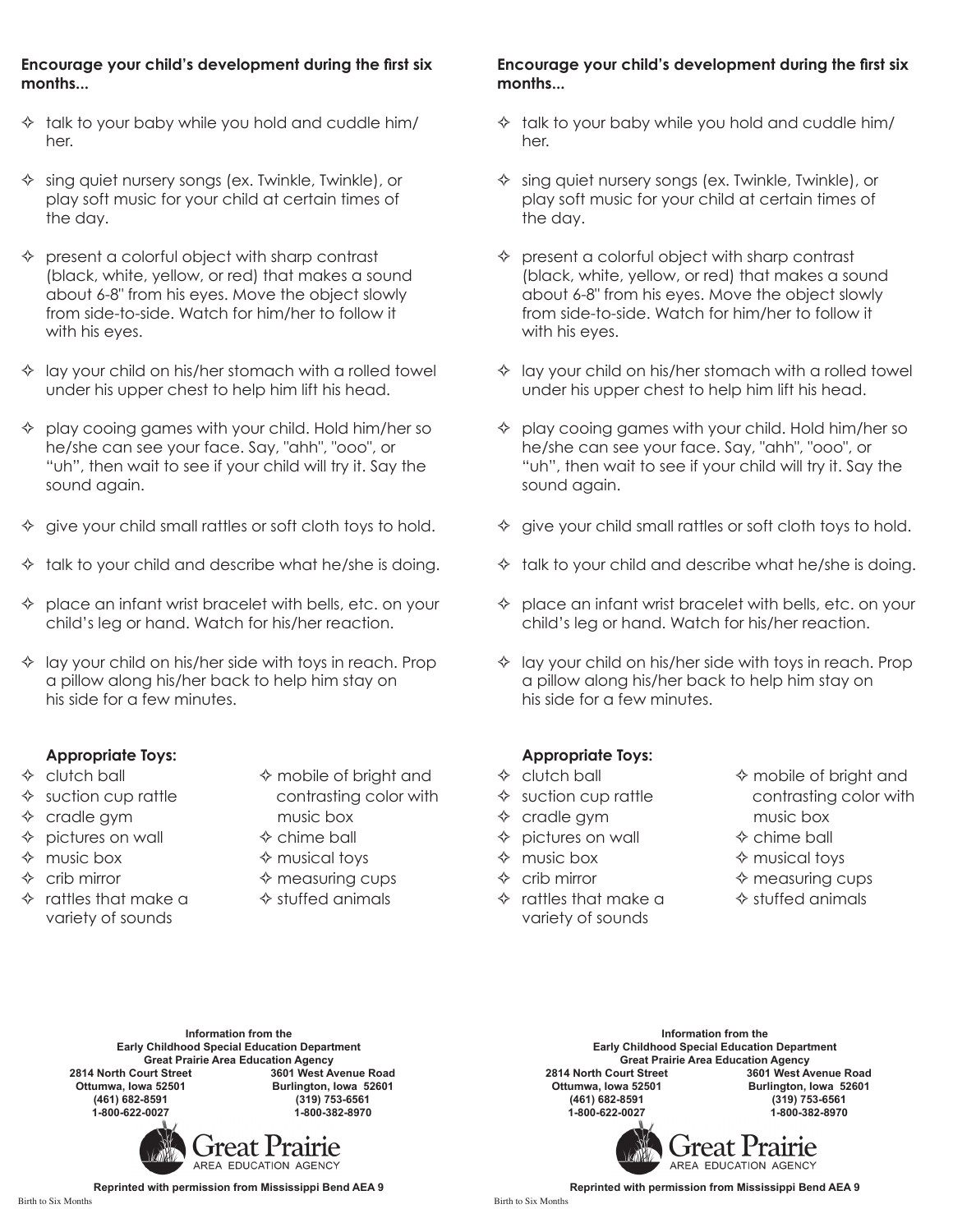

# **Six Months to One Year**

**During this time your child may learn to...**

 $\Leftrightarrow$  tolerate junior or mashed table foods.

- $\Leftrightarrow$  shake a bell or other noise making toy.
- $\Leftrightarrow$  move a toy from one hand to another.
- $\Diamond$  repeat an action that produces a sound.
- $\lozenge$  hold his/her own bottle.
- $\Diamond$  imitate familiar speech sounds, (ba, da, ma, etc.).
- $\Diamond$  rock forward and backward on hands/knees.
- $\Diamond$  put objects into or take out of a container.
- $\Diamond$  sit alone with good balance for 10 minutes.
- $\Diamond$  clap hands, bang two toys together.
- pull to a standing position.
- $\Diamond$  respond to simple verbal requests with a gesture, (up, bye-bye, peek-a-boo, patty-cake, come here).
- $\Leftrightarrow$  crawl on hands and knees.
- $\Diamond$  look for a ball rolled out of sight.
- $\Diamond$  begin to drink from a cup held by an adult.
- $\diamond$  stop an activity briefly when told no.
- $\diamond$  finger feed self soft foods, sometimes using thumb and first finger.
- $\Diamond$  start an activity by pushing, pulling, banging toys.
- $\Diamond$  find a toy hidden under a cloth, basket or container.

**Please use the range of skills listed above as a guide, Children acquire new skills at varying ages.**

# **Child Development**

# **Six Months to One Year**

**During this time your child may learn to...**

 $\Leftrightarrow$  tolerate junior or mashed table foods.

- $\Leftrightarrow$  shake a bell or other noise making toy.
- $\Leftrightarrow$  move a toy from one hand to another.
- $\Diamond$  repeat an action that produces a sound.
- $\lozenge$  hold his/her own bottle.
- $\Diamond$  imitate familiar speech sounds, (ba, da, ma, etc.).
- $\Diamond$  rock forward and backward on hands/knees.
- $\Diamond$  put objects into or take out of a container.
- $\Diamond$  sit alone with good balance for 10 minutes.
- $\Diamond$  clap hands, bang two toys together.
- $\Diamond$  pull to a standing position.
- $\Diamond$  respond to simple verbal requests with a gesture, (up, bye-bye, peek-a-boo, patty-cake, come here).
- $\Leftrightarrow$  crawl on hands and knees.
- $\Diamond$  look for a ball rolled out of sight.
- $\Diamond$  begin to drink from a cup held by an adult.
- $\diamond$  stop an activity briefly when told no.
- $\Diamond$  finger feed self soft foods, sometimes using thumb and first finger.
- $\Diamond$  start an activity by pushing, pulling, banging toys.
- $\Diamond$  find a toy hidden under a cloth, basket or container.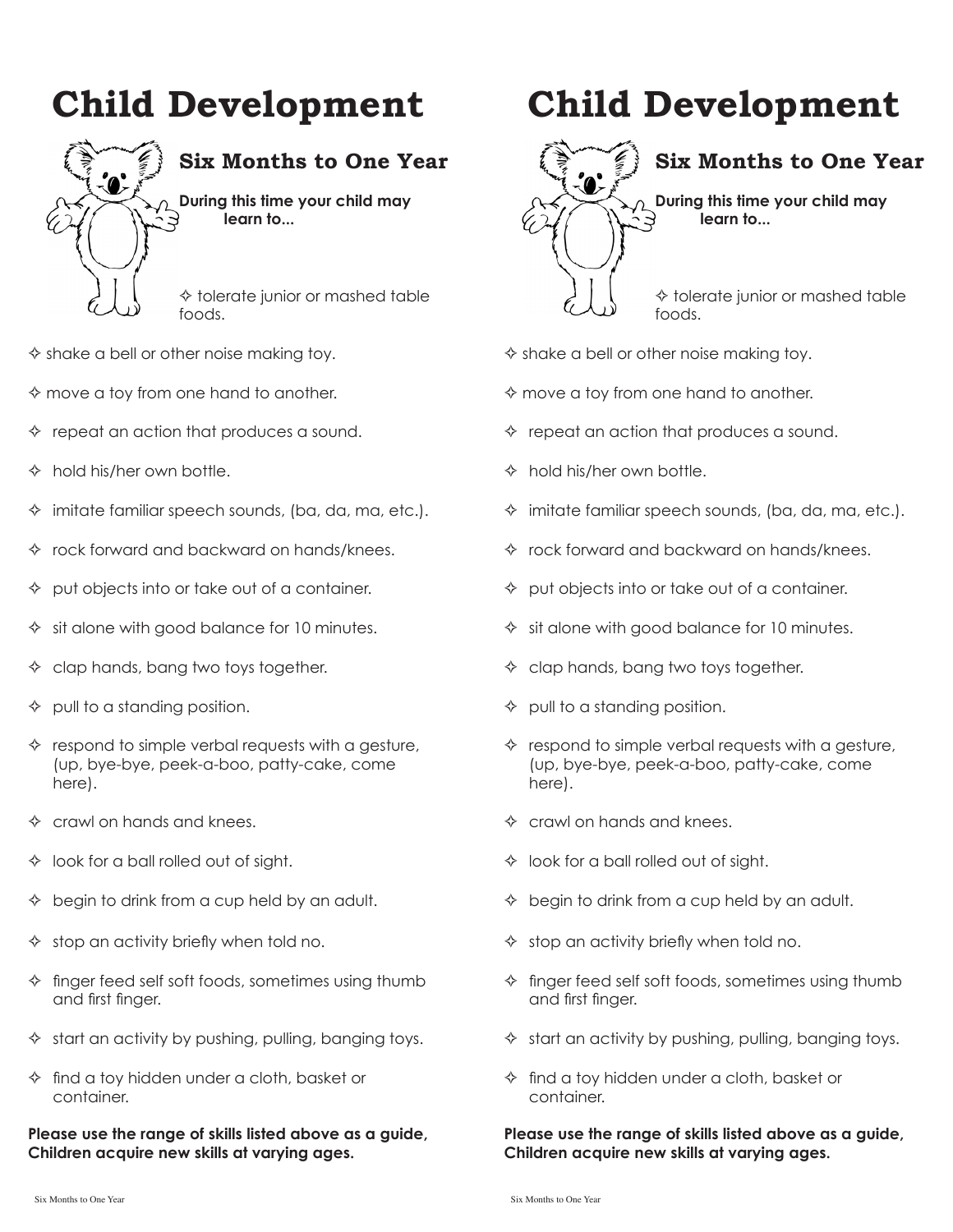#### **Encourage your child's development from six months to one year...**

- $\Diamond$  respond to your child's vocalizations to encourage him/her to verbalize again. Imitate his/her sounds ("oo, ah, ee, uh, da, ba, or ma).
- $\Leftrightarrow$  when your child has been eating strained baby food for a while begin to introduce junior baby food or mashed table food as recommended by your doctor. Gradually increase to small chunks of food.
- $\Diamond$  fill containers with large spools, blocks, clothespins, etc. and let him/her reach in and get them out.
- $\Leftrightarrow$  make a small ball of masking tape and let your child grasp the ball. Encourage him/her to pull the tape ball off with the other hand.
- $\Diamond$  assist your child to get up on all fours by placing a large towel roll about 6" in diameter under his/ her tummy and helping him/her to rock forward and backward on it.
- $\Diamond$  splash or stir the bath water to make a floating toy bob. Quickly catch the toy, and keep it in your hand when you stop splashing or stirring. See if your child will touch the toy or your hand to restart this activity.
- $\Diamond$  read at least one book a day to your child.
- $\Diamond$  talk to your child. Label his/her everyday items such as, "Here's your blanket".
- $\Diamond$  put all of baby's stuffed animals in a blanket. Pull them out one at a time and make the animal's sound.
- $\Diamond$  give baby a hat to take off and put on again.

#### **Appropriate Toys:**

- $\Leftrightarrow$  xylophone  $\Leftrightarrow$  suction cup rattle/toy
- 
- 
- $\Diamond$  bath toys  $\Diamond$  balls (small & large)
- $\Diamond$  spoons  $\Diamond$  stacking ring
- $\Leftrightarrow$  mirror heavy  $\Leftrightarrow$  paged books
- $\Diamond$  jack-in-the-box (cardboard)
- $\Diamond$  pounding bench  $\Diamond$  plastic cars/trucks
- 
- $\Diamond$  baby swing  $\Diamond$  washable cuddly toys

#### **Encourage your child's development from six months to one year...**

- $\Diamond$  respond to your child's vocalizations to encourage him/her to verbalize again. Imitate his/her sounds ("oo, ah, ee, uh, da, ba, or ma).
- $\Leftrightarrow$  when your child has been eating strained baby food for a while begin to introduce junior baby food or mashed table food as recommended by your doctor. Gradually increase to small chunks of food.
- $\Diamond$  fill containers with large spools, blocks, clothespins, etc. and let him/her reach in and get them out.
- $\Leftrightarrow$  make a small ball of masking tape and let your child grasp the ball. Encourage him/her to pull the tape ball off with the other hand.
- $\Diamond$  assist your child to get up on all fours by placing a large towel roll about 6" in diameter under his/ her tummy and helping him/her to rock forward and backward on it.
- $\Diamond$  splash or stir the bath water to make a floating toy bob. Quickly catch the toy, and keep it in your hand when you stop splashing or stirring. See if your child will touch the toy or your hand to restart this activity.
- $\Diamond$  read at least one book a day to your child.
- $\Diamond$  talk to your child. Label his/her everyday items such as, "Here's your blanket".
- $\Diamond$  put all of baby's stuffed animals in a blanket. Pull them out one at a time and make the animal's sound.
- $\Diamond$  give baby a hat to take off and put on again.

#### **Appropriate Toys:**

- 
- $\Diamond$  bath toys  $\Diamond$  balls (small & large)
- 
- $\Leftrightarrow$  mirror heavy  $\Leftrightarrow$  paged books
- $\Diamond$  jack-in-the-box (cardboard)
- 
- 
- $\Diamond$  xylophone  $\Diamond$  suction cup rattle/toy
	-
- $\Diamond$  spoons  $\Diamond$  stacking ring
	-
- $\Diamond$  pounding bench  $\Diamond$  plastic cars/trucks
- $\Diamond$  baby swing  $\Diamond$  washable cuddly toys

**Information from the Early Childhood Special Education Department** Great Prairie Area Education Agency<br>2814 North Court Street **3601 West Av 2814 North Court Street 3601 West Avenue Road Ottumwa, Iowa 52501 Burlington, Iowa 52601 (461) 682-8591 (319) 753-6561 1-800-622-0027 1-800-382-8970**



**Information from the Early Childhood Special Education Department** Great Prairie Area Education Agency<br>2814 North Court Street **3601 West Av 2814 North Court Street 3601 West Avenue Road Ottumwa, Iowa 52501 Burlington, Iowa 52601 (461) 682-8591 (319) 753-6561 1-800-622-0027 1-800-382-8970**

*Freat Prairie* AREA EDUCATION AGENCY

**Reprinted with permission from Mississippi Bend AEA 9**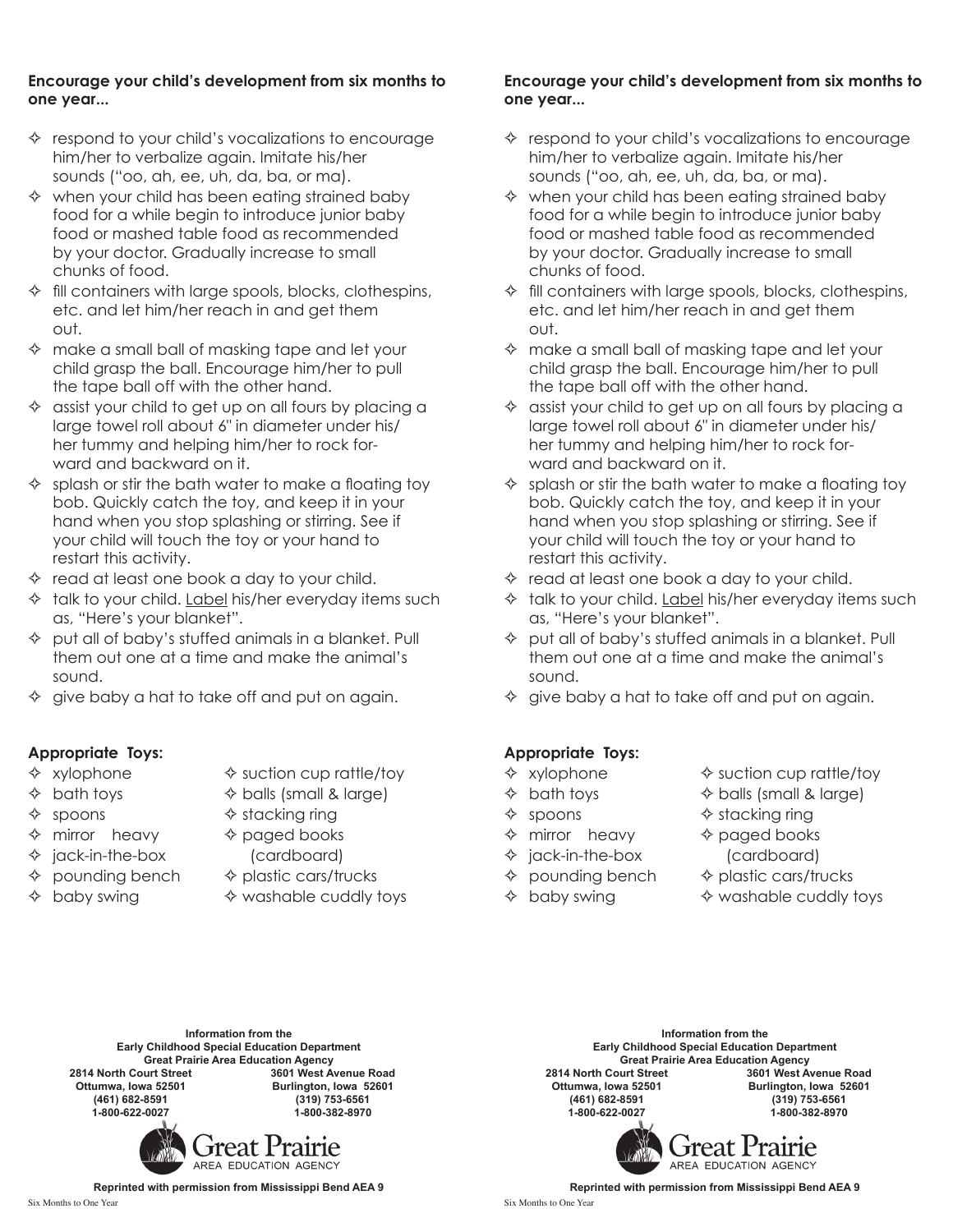## **One to Two Years**



#### **During this time your child may learn to...**

 $\Leftrightarrow$  name 1-3 objects or picture (ma-ma, kitty, car, etc.).

 $\Leftrightarrow$  roll a ball to an adult on request.

 $\diamond$  place a large round form in a puzzle.

- $\Diamond$  play alone with toys for 15 minutes (may be in same room with adult).
- $\Diamond$  give a toy to an adult on request, "Give me \_\_\_\_\_\_\_."
- $\Leftrightarrow$  walk alone 10 steps.
- $\Diamond$  give a gesture to indicate wants.
- $\diamond$  use expressions like oh-oh.
- $\diamond$  carry a small object while walking.
- $\Diamond$  put a large peg in/out of a hole (ex. Fisher Price people-toy).
- $\triangle$  talk so that 25-50% of his/her speech is understandable.
- $\Diamond$  understand two words together (go bye, sit down, get\_\_\_\_\_\_\_ ).
- $\Leftrightarrow$  stack 2-4 blocks.
- $\lozenge$  follow a simple direction, "Get the book".
- $\Leftrightarrow$  crawl up stairs.
- $\Diamond$  drink from a cup, finger feed, spoon feed, chew well.
- $\Diamond$  remove a sock, mitten, hat, shoe, easy pants, and shirt.
- $\Diamond$  point to four pictures in a book when they are named.
- $\Leftrightarrow$  scribble on paper.
- $\Diamond$  become easily frustrated, is not always cooperative.
- **Please use the range of skills listed above as aguide. Children acquire new skills at varying ages.**

# **Child Development**

# **One to Two Years**



**During this time your child may learn to...**

 $\Leftrightarrow$  name 1-3 objects or picture (ma-ma, kitty, car, etc.).

 $\diamond$  roll a ball to an adult on request.

 $\diamond$  place a large round form in a puzzle.

- $\Diamond$  play alone with toys for 15 minutes (may be in same room with adult).
- $\Diamond$  give a toy to an adult on request, "Give me \_\_\_\_\_\_\_."
- $\diamond$  walk alone 10 steps.
- $\Diamond$  give a gesture to indicate wants.
- $\Diamond$  use expressions like oh-oh.
- $\diamond$  carry a small object while walking.
- $\Diamond$  put a large peg in/out of a hole (ex. Fisher Price people-toy).
- $\lozenge$  talk so that 25-50% of his/her speech is understandable.
- $\diamond$  understand two words together (go bye, sit down, get\_\_\_\_\_\_\_ ).
- $\Leftrightarrow$  stack 2-4 blocks.
- $\lozenge$  follow a simple direction, "Get the book".
- $\Leftrightarrow$  crawl up stairs.
- $\Diamond$  drink from a cup, finger feed, spoon feed, chew well.
- $\Diamond$  remove a sock, mitten, hat, shoe, easy pants, and shirt.
- $\Diamond$  point to four pictures in a book when they are named.
- $\diamond$  scribble on paper.
- $\Diamond$  become easily frustrated, is not always cooperative.
- **Please use the range of skills listed above as aguide. Children acquire new skills at varying ages.**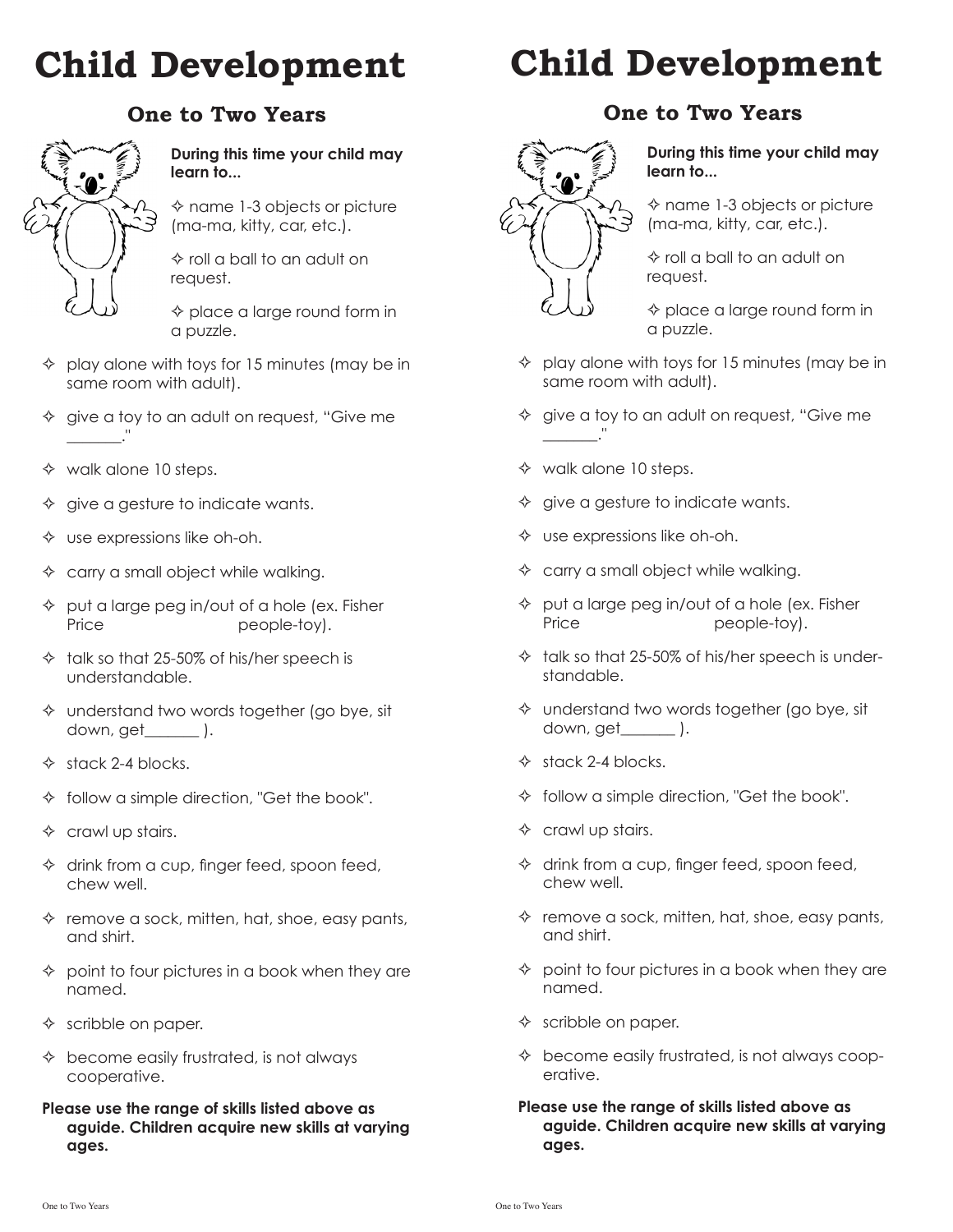#### **Encourage your child's development from one to two years...**

- $\Diamond$  look at books that have simple pictures in them. Take your child's hand to touch the pictures as you name them.
- $\Diamond$  hold your toddler and dance to music, bounce him/her on your lap, clap and rock him/her to rhythm and rhymes.
- $\Diamond$  read at least one book a day to your child. Repeating the story again and again is helpful in teaching vocabulary and sentence structure.
- $\Leftrightarrow$  sit down with your child to push a ball, car, or truck to another person.
- $\Diamond$  place 3-5 familiar toys in front of your child. Play a game where you say, "Give me \_\_\_\_\_\_\_," and he/she will try to find it.
- $\Leftrightarrow$  help the child walk with support provided at or below the shoulders so his hands are free.
- $\Diamond$  play with toys that have people that fit in a cut out hole. Have them put them in as he/ she plays. (peg-like toy)
- $\Diamond$  use other materials for building a tower such as jewelry boxes, tissues boxes, small cereal boxes to demonstrate stacking.
- $\Diamond$  make your own scrapbook of words he/she knows using a photo album ( then pictures may be changed).
- ☆ expand on what your child says. Child: "Puppy." Adult: "The puppy is sleeping."
- $\Diamond$  place a doll on the couch. Point to each body part on the doll and name it. Wait after you name each part to give your child time to imitate it, then repeat the name and go on.

### **Appropriate Toys:**

- $\Diamond$  pegboard/pegs  $\Diamond$  balls
- $\Diamond$  snap/ lockbeads  $\Diamond$  push cart
- $\Diamond$  simple puzzle  $\Diamond$  dump truck
- $\Diamond$  pounding bench  $\Diamond$  riding toy
- 
- 
- 
- $\Diamond$  animal pictures  $\Diamond$  beads to string
- $\Diamond$  crayons/paper
- 
- 
- -
- $\Diamond$  bath toys  $\Diamond$  plastic jar/lid
- $\Leftrightarrow$  small boat  $\Leftrightarrow$  teddy bear
- $\Diamond$  doll  $\Diamond$  toy telephone
	-

#### **Encourage your child's development from one to two years...**

- $\Diamond$  look at books that have simple pictures in them. Take your child's hand to touch the pictures as you name them.
- $\Diamond$  hold your toddler and dance to music, bounce him/her on your lap, clap and rock him/her to rhythm and rhymes.
- $\Diamond$  read at least one book a day to your child. Repeating the story again and again is helpful in teaching vocabulary and sentence structure.
- $\Diamond$  sit down with your child to push a ball, car, or truck to another person.
- $\Diamond$  place 3-5 familiar toys in front of your child. Play a game where you say, "Give me ." and he/she will try to find it.
- $\Leftrightarrow$  help the child walk with support provided at or below the shoulders so his hands are free.
- $\Diamond$  play with toys that have people that fit in a cut out hole. Have them put them in as he/ she plays. (peg-like toy)
- $\Diamond$  use other materials for building a tower such as jewelry boxes, tissues boxes, small cereal boxes to demonstrate stacking.
- $\Leftrightarrow$  make your own scrapbook of words he/she knows using a photo album ( then pictures may be changed).
- ☆ expand on what your child says. Child: "Puppy." Adult: "The puppy is sleeping."
- $\Diamond$  place a doll on the couch. Point to each body part on the doll and name it. Wait after you name each part to give your child time to imitate it, then repeat the name and go on.

### **Appropriate Toys:**

- $\Diamond$  pegboard/pegs  $\Diamond$  balls
- $\Diamond$  snap/ lockbeads  $\Diamond$  push cart
- $\Diamond$  simple puzzle  $\Diamond$  dump truck
- $\Diamond$  pounding bench  $\Diamond$  riding toy
- $\Diamond$  bath toys  $\Diamond$  plastic jar/lid
- 
- 
- 
- $\Diamond$  crayons/paper
- $\Leftrightarrow$  small boat  $\Leftrightarrow$  teddy bear
- $\Diamond$  doll  $\Diamond$  toy telephone
	-

**Information from the Early Childhood Special Education Department** Great Prairie Area Education Agency<br>2814 North Court Street **3601 West Av 2814 North Court Street 3601 West Avenue Road Ottumwa, Iowa 52501 Burlington, Iowa 52601 (461) 682-8591 (319) 753-6561 1-800-622-0027 1-800-382-8970**



**Reprinted with permission from Mississippi Bend AEA 9**

**Reprinted with permission from Mississippi Bend AEA 9**



Great Prairie Area Education Agency<br>2814 North Court Street **3601 West Av 2814 North Court Street 3601 West Avenue Road Ottumwa, Iowa 52501 Burlington, Iowa 52601 (461) 682-8591 (319) 753-6561 1-800-622-0027 1-800-382-8970**

> *Freat Prairie* AREA EDUCATION AGENCY

**Information from the Early Childhood Special Education Department**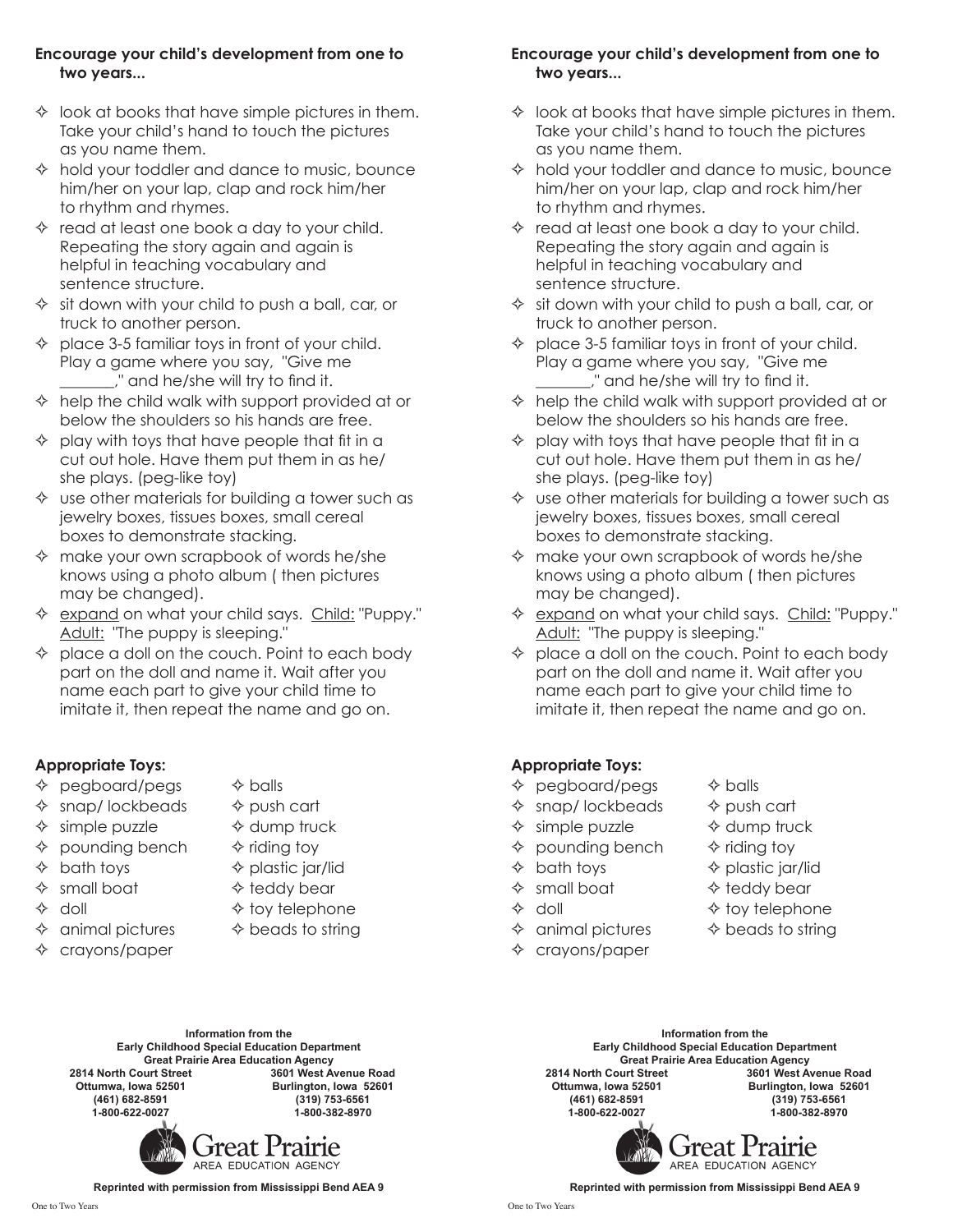# **Three to Four Years**



#### **During this time your child may learn to...**

 $\Leftrightarrow$  talk so that 75-90% of his/her Speech is understandable.

 $\Leftrightarrow$  match and name 2-3 colors.

 $\diamond$  climb up and slide down a small slide by self.

- $\Diamond$  cut with child sized blunt ended scissors across a 2-inch strip of paper.
- $\Diamond$  catch a bounced ball.
- $\Leftrightarrow$  count to four.
- $\lozenge$  talk in sentences of 3-5 words or more.
- $\Diamond$  obey prepositions: in, on, under, behind, and in front
- $\Diamond$  draw a person with at least three parts.
- $\Diamond$  play with other children, taking turns and sharing toys.
- $\lozenge$  hop on one foot 1-3 hops.
- $\Diamond$  put together a puzzle with 6 connecting parts.
- $\Diamond$  tell a story or relay an idea to someone, pretend when playing (play house).
- $\diamond$  stay with one activity 8-9 minutes.
- $\Diamond$  dress with little help on buttons, snaps, zippers.
- $\Diamond$  draw a circle.
- $\Leftrightarrow$  tell if objects are the same or different.
- $\diamond$  ask who, what, where, and why questions.
- $\Diamond$  ride a tricycle.

**Please use the range of skills listed above as a guide. Children acquire new skills at varying ages.**

# **Child Development**

### **Three to Four Years**



**During this time your child may learn to...**

 $\Leftrightarrow$  talk so that 75-90% of his/her  $\bigcirc$  speech is understandable.

 $\Leftrightarrow$  match and name 2-3 colors.

 $\Leftrightarrow$  climb up and slide down a small slide by self.

- $\Diamond$  cut with child sized blunt ended scissors across a 2-inch strip of paper.
- $\triangle$  catch a bounced ball.
- $\Leftrightarrow$  count to four.
- $\lozenge$  talk in sentences of 3-5 words or more.
- $\Diamond$  obey prepositions: in, on, under, behind, and in front
- $\Diamond$  draw a person with at least three parts.
- $\Diamond$  play with other children, taking turns and sharing toys.
- $\lozenge$  hop on one foot 1-3 hops.
- $\Diamond$  put together a puzzle with 6 connecting parts.
- $\Diamond$  tell a story or relay an idea to someone, pretend when playing (play house).
- $\diamond$  stay with one activity 8-9 minutes.
- $\Diamond$  dress with little help on buttons, snaps, zippers.
- $\Diamond$  draw a circle.
- $\Leftrightarrow$  tell if objects are the same or different.
- $\diamond$  ask who, what, where, and why questions.
- $\Leftrightarrow$  ride a tricycle.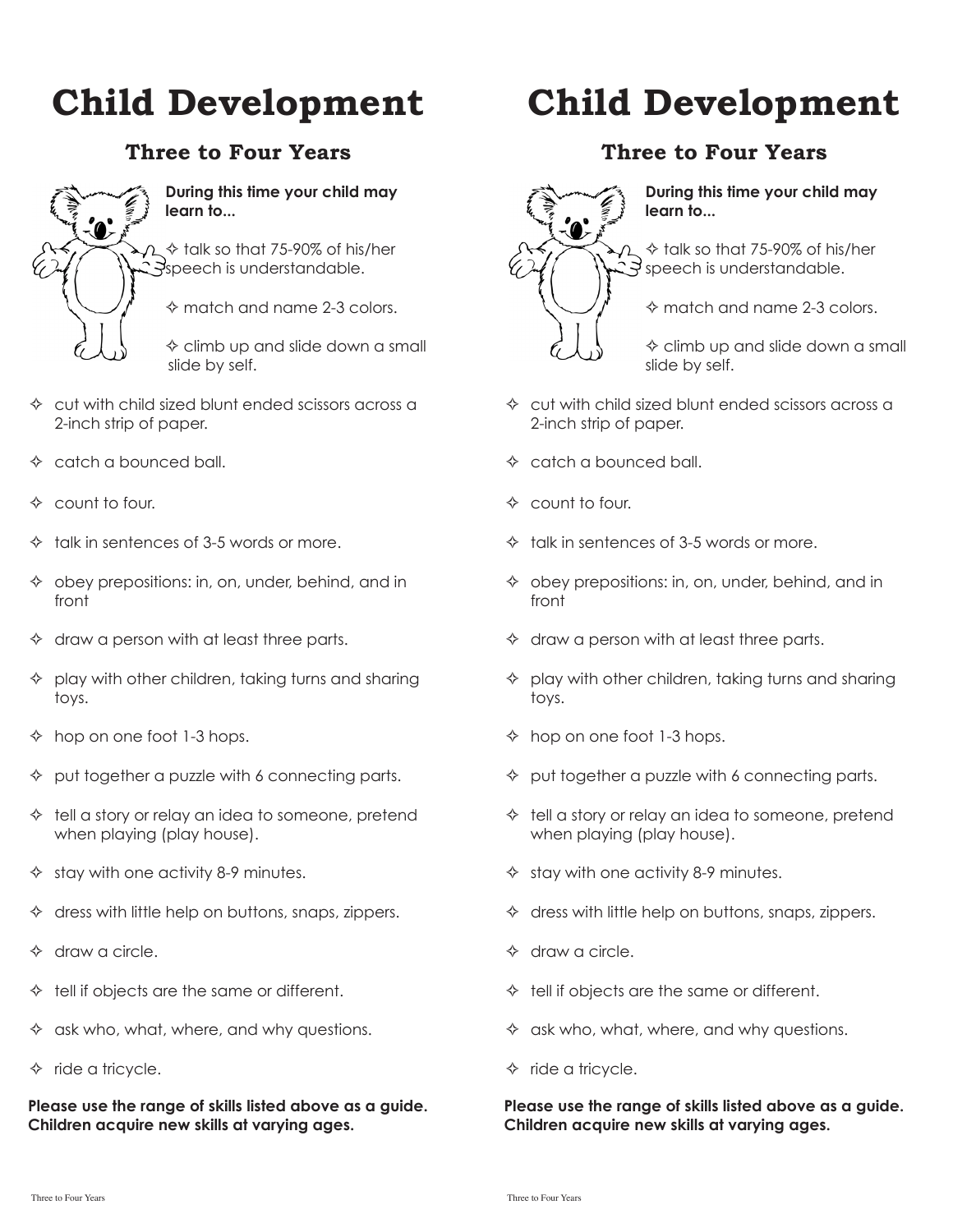#### **Encourage your child's development from three to four years...**

- $\diamond$  put pictures on a strip of paper for your child to cut between 0 8  $\rightarrow$  $\Box$
- $\Diamond$  play catch with a nerf ball if he/she is unsure of catching a plastic one.
- $\Leftrightarrow$  hit a balloon in the air with different body parts. Name the body part used.
- $\Diamond$  put on a record with a good tempo and have him/ her march to it.
- $\diamond$  string buttons, old spools of thread onto a shoe string.
- $\diamond$  draw 2 simple identical pictures. Add an extra detail on one of the pictures. The child has to try to discover what has been added.
- $\diamond$  ask your child to help you dry and put away the silverware after washing. Spoons, forks, knives, or utensils can all be put in different trays or drawers for sorting.
- $\Diamond$  play children's songs with simple words (tapes/ records).
- $\Leftrightarrow$  make dots and have your child connect the dots to make vertical, horizontal lines.
- $\diamond$  read one book a day. Start to use longer books.
- $\diamond$  pay attention to your child when he/she is talking. Add new information to your child's sentences. Child: "The dog is barking." Adult: "Yes, the dog is barking. He wants a dog

bone. Would you like to give him one?"

- $\diamond$  be a good listener.
- $\diamond$  put on his/her socks...help your child fold the upper part of the sock down so that the sock resembles a slipper.

### **Appropriate Toys:**

- $\Diamond$  barrels to screw/nest  $\Diamond$  Duplo blocks
- 
- 
- $\Leftrightarrow$  tricycle  $\Leftrightarrow$  Smaller pegs/pegboard
- $\Diamond$  sand toys  $\Diamond$  stickers
- $\diamond$  small table/chairs  $\diamond$  glue/paper
- $\Diamond$  puppets  $\Diamond$  paint/paintbrushes
- $\diamond$  matching games  $\diamond$  books
- $\Diamond$  felt tip pens  $\Diamond$  bristle blocks
- $\Diamond$  lotto games  $\Diamond$  dolls/clothes
	-
- $\Diamond$  wagon  $\Diamond$  slide
- $\Leftrightarrow$  train  $\Leftrightarrow$  playdough
- $\diamond$  toy animals/people/buildings

**Information from the Early Childhood Special Education Department** Great Prairie Area Education Agency<br>2814 North Court Street **3601 West Av 2814 North Court Street 3601 West Avenue Road Ottumwa, Iowa 52501 Burlington, Iowa 52601 (461) 682-8591 (319) 753-6561 1-800-622-0027 1-800-382-8970**



**Encourage your child's development from three to four years...**

- $\Diamond$  put pictures on a strip of paper for your child to cut between  $\bigcirc$   $\overline{8}$  $\rightarrow$  $\Box$
- $\Diamond$  play catch with a nerf ball if he/she is unsure of catching a plastic one.
- $\Leftrightarrow$  hit a balloon in the air with different body parts. Name the body part used.
- $\diamond$  put on a record with a good tempo and have him/ her march to it.
- $\diamond$  string buttons, old spools of thread onto a shoe string.
- $\diamond$  draw 2 simple identical pictures. Add an extra detail on one of the pictures. The child has to try to discover what has been added.
- $\diamond$  ask your child to help you dry and put away the silverware after washing. Spoons, forks, knives, or utensils can all be put in different trays or drawers for sorting.
- $\diamond$  play children's songs with simple words (tapes/ records).
- $\Leftrightarrow$  make dots and have your child connect the dots to make vertical, horizontal lines.
- $\diamond$  read one book a day. Start to use longer books.
- $\diamond$  pay attention to your child when he/she is talking. Add new information to your child's sentences. Child: "The dog is barking." Adult: "Yes, the dog is barking. He wants a dog bone. Would you like to give him one?"
- $\diamond$  be a good listener.
- $\diamond$  put on his/her socks...help your child fold the upper part of the sock down so that the sock resembles a slipper.

### **Appropriate Toys:**

- $\Diamond$  barrels to screw/nest  $\Diamond$  Duplo blocks
- 
- 
- $\diamond$  small table/chairs  $\diamond$  glue/paper
- 
- $\Leftrightarrow$  matching games  $\Leftrightarrow$  books
- $\Diamond$  felt tip pens  $\Diamond$  bristle blocks
- $\Diamond$  lotto games  $\Diamond$  dolls/clothes
- $\diamond$  wagon  $\diamond$  slide
- 
- $\diamond$  toy animals/people/buildings
	- **Information from the Early Childhood Special Education Department** Great Prairie Area Education Agency<br>2814 North Court Street **3601 West Av 2814 North Court Street 3601 West Avenue Road Ottumwa, Iowa 52501 Burlington, Iowa 52601 (461) 682-8591 (319) 753-6561 1-800-622-0027 1-800-382-8970**



**Reprinted with permission from Mississippi Bend AEA 9**

**Reprinted with permission from Mississippi Bend AEA 9** Three to Four Years

- $\Leftrightarrow$  tricycle  $\Leftrightarrow$  Smaller pegs/pegboard  $\Diamond$  sand toys  $\Diamond$  stickers
	-
- $\Diamond$  puppets  $\Diamond$  paint/paintbrushes
	-
	-
	-
	-
- $\Leftrightarrow$  train  $\Leftrightarrow$  playdough
-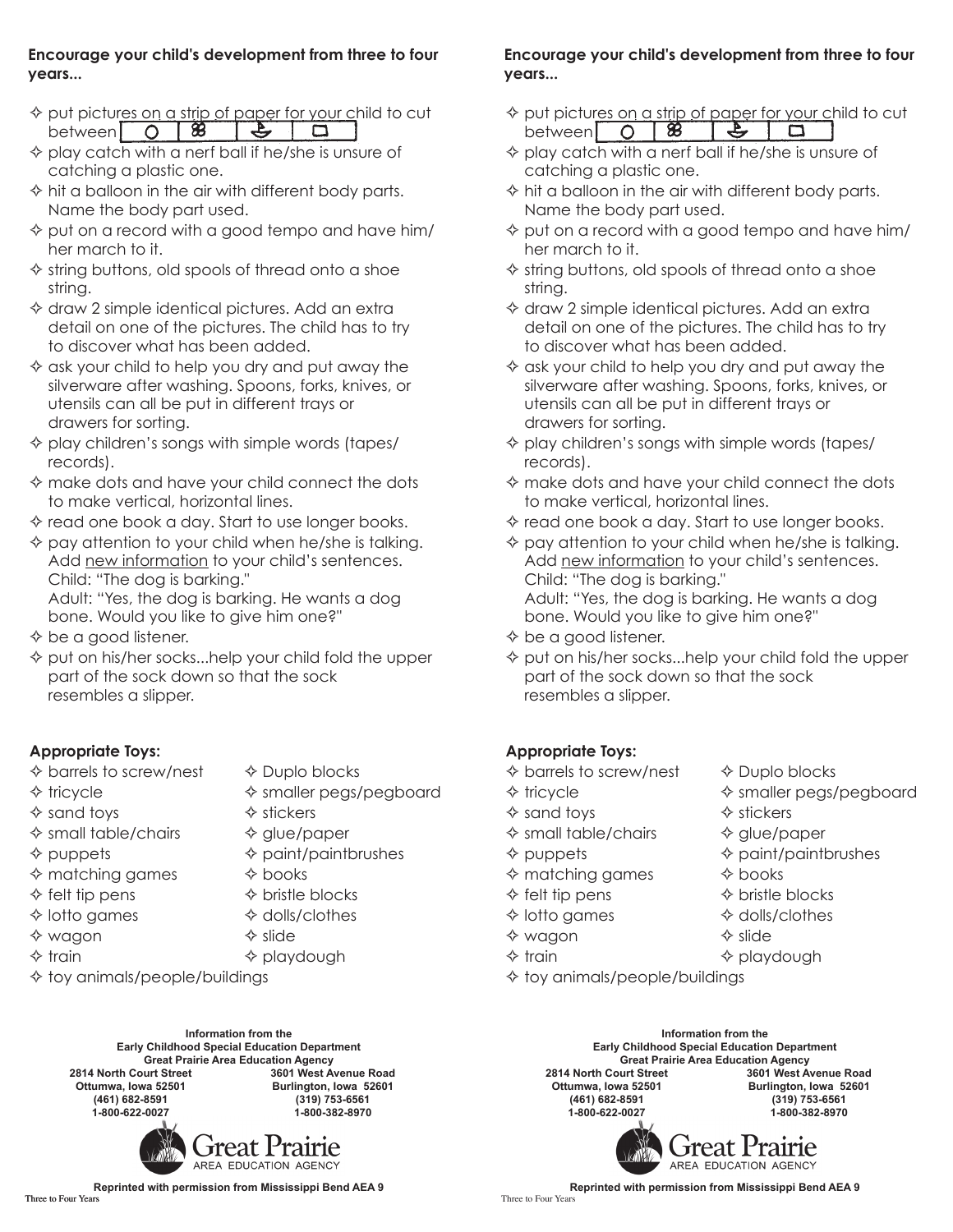## **Four to Five Years**



#### **During this time your child may learn to...**

 $\diamond$  gallop.

 $\Leftrightarrow$  talk so that 90% of his/her speech is understandable.

 $\diamond$  bounce and catch a large ball using both hands.

- $\Diamond$  talk in sentences of 4-6 words or more.
- $\Diamond$  follow a 2-step direction (ex.: pour the jello in the bowl and then stir it).
- $\Diamond$  tell his/her name, age, sex, address, and some nursery rhymes.
- $\Diamond$  color staying in the lines of a large picture.
- $\Leftrightarrow$  count 1-10 objects.
- $\diamond$  answer who, what, why, where, and what if questions.
- $\Diamond$  stay with one activity 10-15 minutes.
- $\diamond$  name 6-8 colors and 3 shapes (  $\bigcirc \triangle \square$  ).
- $\Diamond$  understand the meaning of: beside, behind, in front, and over.
- $\Diamond$  follow 2 unrelated directions (get your pajamas on and brush your teeth).
- $\diamond$  understand opposites: big/little, long/short, and hard/soft.
- $\Diamond$  dress himself/herself and care for self in the bath room.
- $\Leftrightarrow$  draw (  $\bigcirc$  +  $\bigcap \diagdown\bigcirc$  ).
- $\Diamond$  ask for help when needed.

**Please use the range of skills listed above as a guide. Children acquire new skills at varying ages.**

# **Child Development**

### **Four to Five Years**



**During this time your child may learn to...**

 $\diamond$  gallop.

 $\Leftrightarrow$  talk so that 90% of his/her speech is understandable.

 $\diamond$  bounce and catch a large ball using both hands.

- $\Diamond$  talk in sentences of 4-6 words or more.
- $\Diamond$  follow a 2-step direction (ex.: pour the jello in the bowl and then stir it).
- $\Diamond$  tell his/her name, age, sex, address, and some nursery rhymes.
- $\Diamond$  color staying in the lines of a large picture.
- $\Leftrightarrow$  count 1-10 objects.
- $\diamond$  answer who, what, why, where, and what if questions.
- $\Diamond$  stay with one activity 10-15 minutes.
- $\Diamond$  name 6-8 colors and 3 shapes (  $\bigcirc \triangle \Box$  ).
- $\Diamond$  understand the meaning of: beside, behind, in front, and over.
- $\Diamond$  follow 2 unrelated directions (get your pajamas on and brush your teeth).
- $\diamond$  understand opposites: big/little, long/short, and hard/soft.
- $\Diamond$  dress himself/herself and care for self in the bath room.
- $\lozenge$  draw (  $\bigcirc$  +  $\bigcap \diagdown \bigcirc$  ).
- $\Diamond$  ask for help when needed.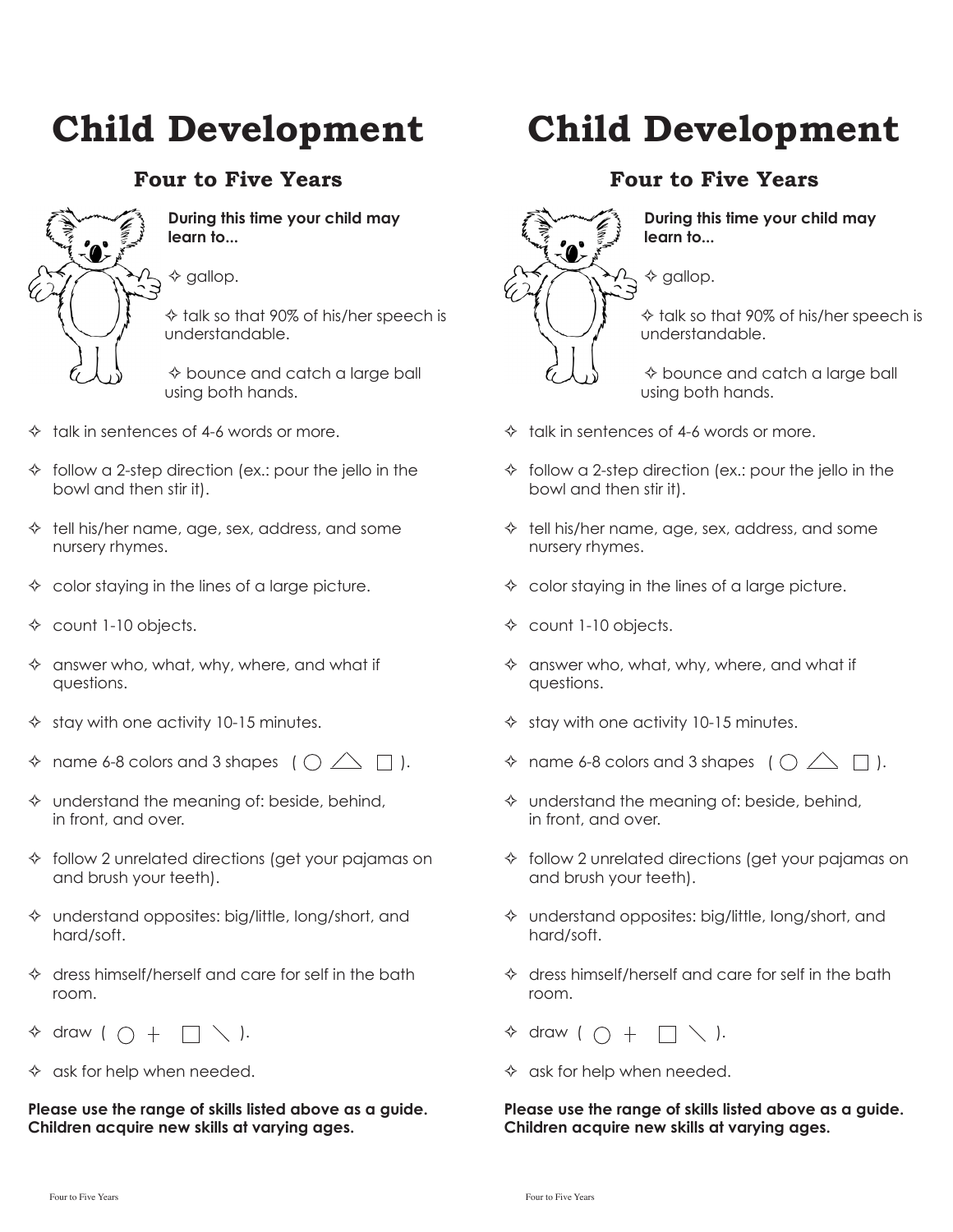#### **You can encourage your child's development from four to five years...**

- $\Diamond$  have the child give someone a message, "Tell Daddy I need an envelope" .
- $\diamond$  say nursery rhymes and fingerplays together.
- $\Diamond$  playdough = 1 cup flour + one half cup salt + 2 T. vegetable oil + 1 tsp. alum. Add small amount of water at a time until consistency of bread dough. It will not be more than half a cup of water. Store in an air tight container. May add food coloring to the water before you add it to the dough to make colored playdough.
- $\Diamond$  put four pictures in a row. Ask your child to close his/her eyes. Mix up the cards. See if he/she can replace them in the same order.
- $\Diamond$  encourage your child to cut out magazine pictures of things that are noisy and quiet. Paste them on a sheet of paper, with noisy on one side and quiet on the other.
- $\Diamond$  talk about things being in, on, under, behind, beside, as you play. Play a game of follow the leader. Say, "I put my bear under the chair, now you put your bear under the chair.
- $\Diamond$  pretend to walk like a special animal with your child. Bear (on hands and feet) or a kangaroo (hop on legs).
- $\Leftrightarrow$  read books that last 10 minutes.
- $\Leftrightarrow$  encourage him/her to print own name, draw pictures ( simple house, tree, man, car) and to tell about what he/she makes.
- $\Diamond$  give directions using 3 actions.
- $\Diamond$  blindfold your child. Have the blindfolded child identify sounds made by objects in the home ( ex. radio, mixer, telephone, windup toy, etc.)

#### **Appropriate Toys:**

- $\Diamond$  patterns to match  $\Diamond$  scissors/paper
- $\Diamond$  jump rope  $\Diamond$  coloring books
- $\Leftrightarrow$  roller skates  $\Leftrightarrow$  letters/numbers
- $\Diamond$  dustless chalk  $\Diamond$  trucks/cars
- $\Diamond$  play money  $\Diamond$  sewing cards
- $\Diamond$  board games  $\Diamond$  dolls/clothes
- $\Diamond$  card games  $\Diamond$  books
- $\Diamond$  bean bags  $\Diamond$  sled
- $\Diamond$  glue/crayons/paint  $\Diamond$  blackboard
- $\Diamond$  dominoes  $\Diamond$  large ball
- † playdough → bat/ball
- bicycle with training wheels

**Information from the Early Childhood Special Education Department Great Prairie Area Education Agency 2814 North Court Street Ottumwa, Iowa 52501 Burlington, Iowa 52601 (461) 682-8591 (319) 753-6561 1-800-622-0027 1-800-382-8970**



**You can encourage your child's development from four to five years...**

- $\Diamond$  have the child give someone a message, "Tell Daddy I need an envelope" .
- $\diamond$  say nursery rhymes and fingerplays together.
- playdough = 1 cup flour + one half cup salt + 2 T. vegetable oil + 1 tsp. alum. Add small amount of water at a time until consistency of bread dough. It will not be more than half a cup of water. Store in an air tight container. May add food coloring to the water before you add it to the dough to make colored playdough.
- $\Diamond$  put four pictures in a row. Ask your child to close his/her eyes. Mix up the cards. See if he/she can replace them in the same order.
- $\Diamond$  encourage your child to cut out magazine pictures of things that are noisy and quiet. Paste them on a sheet of paper, with noisy on one side and quiet on the other.
- $\lozenge$  talk about things being in, on, under, behind, beside, as you play. Play a game of follow the leader. Say, "I put my bear under the chair, now you put your bear under the chair.
- pretend to walk like a special animal with your child. Bear (on hands and feet) or a kangaroo (hop on legs).
- $\Leftrightarrow$  read books that last 10 minutes.
- $\Diamond$  encourage him/her to print own name, draw pictures ( simple house, tree, man, car) and to tell about what he/she makes.
- $\Diamond$  give directions using 3 actions.
- blindfold your child. Have the blindfolded child identify sounds made by objects in the home ( ex. radio, mixer, telephone, windup toy, etc.)

#### **Appropriate Toys:**

- $\Diamond$  patterns to match  $\Diamond$  scissors/paper
- 
- 
- $\Diamond$  dustless chalk  $\Diamond$  trucks/cars
- 
- $\Diamond$  board games  $\Diamond$  dolls/clothes
- $\Diamond$  card games  $\Diamond$  books
- $\Diamond$  bean bags  $\Diamond$  sled
- $\Diamond$  glue/crayons/paint  $\Diamond$  blackboard
- $\Diamond$  dominoes  $\Diamond$  large ball
- $\Diamond$  playdough  $\Diamond$  bat/ball
- $\Diamond$  bicycle with training wheels
- 
- $\Diamond$  jump rope  $\Diamond$  coloring books
- $\Diamond$  roller skates  $\Diamond$  letters/numbers
	-
- $\Diamond$  play money  $\Diamond$  sewing cards
	-
	-
	-
	-
	-
	-

**Information from the Early Childhood Special Education Department Great Prairie Area Education Agency 2814 North Court Street Ottumwa, Iowa 52501 Burlington, Iowa 52601 (461) 682-8591 (319) 753-6561 1-800-622-0027 1-800-382-8970**



**Reprinted with permission from Mississippi Bend AEA 9**<br>Four to Five Years Four to Five Years Four to Five Years Four to Five Years Four to Five Years Four to Five Years Four to Five Years

**Reprinted with permission from Mississippi Bend AEA 9**<br>Four to Five Years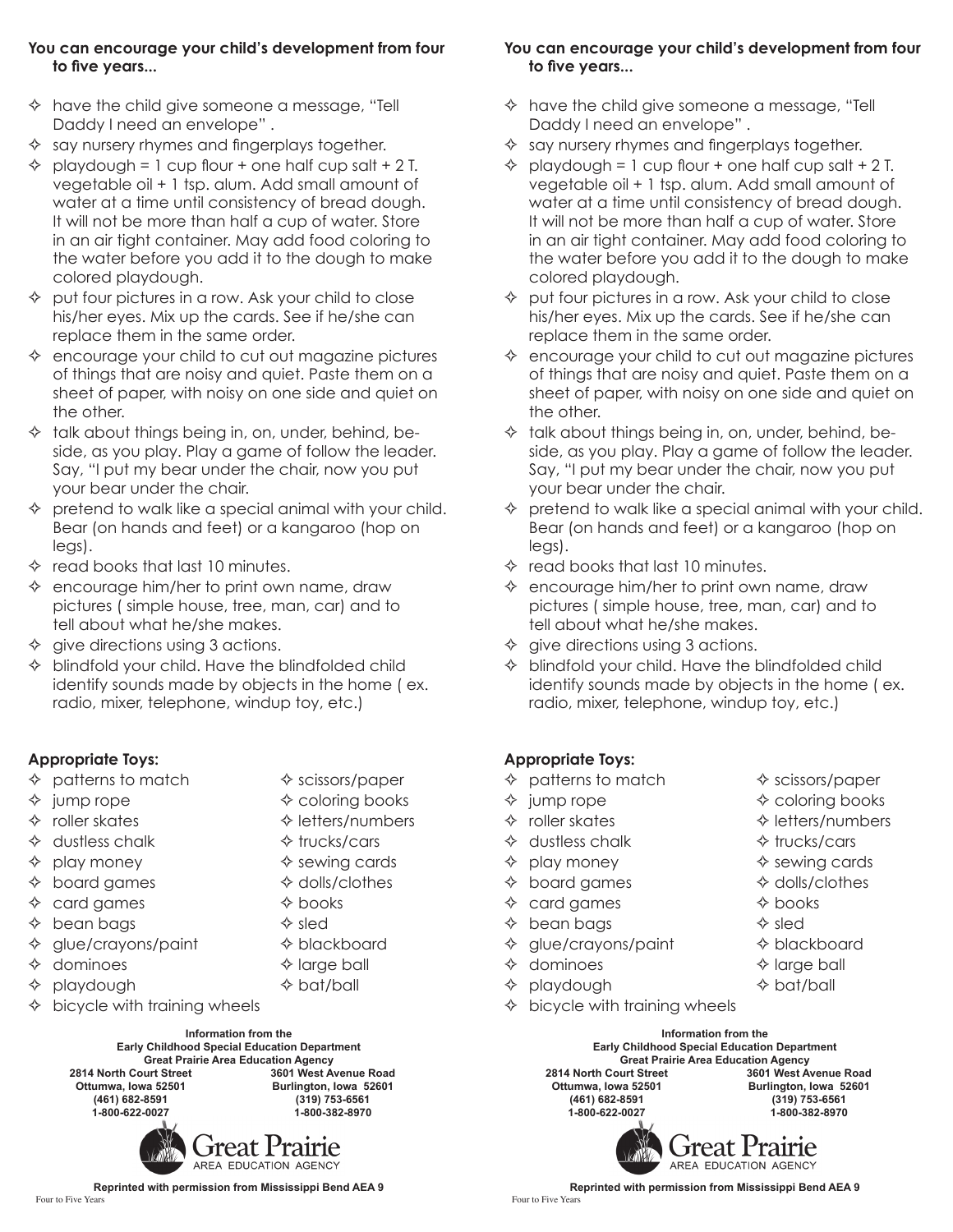### **Two to Three Years**



#### **During this time your child may learn to...**

- $\diamond$  put 2-3 words together (daddy go bye).
- $\diamond$  jump up and down.
- $\diamond$  feed with a spoon, with some spilling.
- $\Diamond$  put together large and separate piece puzzles.
- $\Diamond$  imitate simple actions. "Put your hand on your head."
- $\Diamond$  use language to express wants and needs and ask for "more".
- $\Leftrightarrow$  scribble making circles.
- $\Leftrightarrow$  sort two different objects (blocks and spoons).
- $\Leftrightarrow$  name 7-10 objects, pictures, or actions.
- $\lozenge$  talk so that 50-75% of his/her speech is understandable.
- $\Diamond$  catch a large ball thrown 3-4 feet.
- $\Diamond$  place ring on a ringstack by size.
- $\diamond$  wash and dry hands with assistance.
- $\Diamond$  put away a few toys.
- $\Leftrightarrow$  remove loose fitting clothing.
- $\Leftrightarrow$  match an object to a picture and match 2 colors.
- $\Diamond$  put on socks, mittens, shirt, coat, etc.
- $\Leftrightarrow$  ask questions like, "What's that?"
- $\Leftrightarrow$  string three large beads.
- $\Leftrightarrow$  separate items that are big from little ones. (daddy's sock/child's sock).

#### **Please use the range of skills listed above as guide. Children acquire new skills at varying ages.**

# **Child Development**

### **Two to Three Years**



#### **During this time your child may learn to...**

- $\Diamond$  put 2-3 words together (daddy go bye).
- $\diamond$  jump up and down.
- $\diamond$  feed with a spoon, with some spilling.
- $\Diamond$  put together large and separate piece puzzles.
- $\Diamond$  imitate simple actions. "Put your hand on your head."
- $\diamond$  use language to express wants and needs and ask for "more".
- $\Leftrightarrow$  scribble making circles.
- $\Diamond$  sort two different objects (blocks and spoons).
- $\Leftrightarrow$  name 7-10 objects, pictures, or actions.
- $\lozenge$  talk so that 50-75% of his/her speech is understandable.
- $\Diamond$  catch a large ball thrown 3-4 feet.
- $\Diamond$  place ring on a ringstack by size.
- $\diamond$  wash and dry hands with assistance.
- $\Diamond$  put away a few toys.
- $\Leftrightarrow$  remove loose fitting clothing.
- $\Leftrightarrow$  match an object to a picture and match 2 colors.
- $\Diamond$  put on socks, mittens, shirt, coat, etc.
- $\Leftrightarrow$  ask questions like, "What's that?"
- $\Leftrightarrow$  string three large beads.
- $\Leftrightarrow$  separate items that are big from little ones. (daddy's sock/child's sock).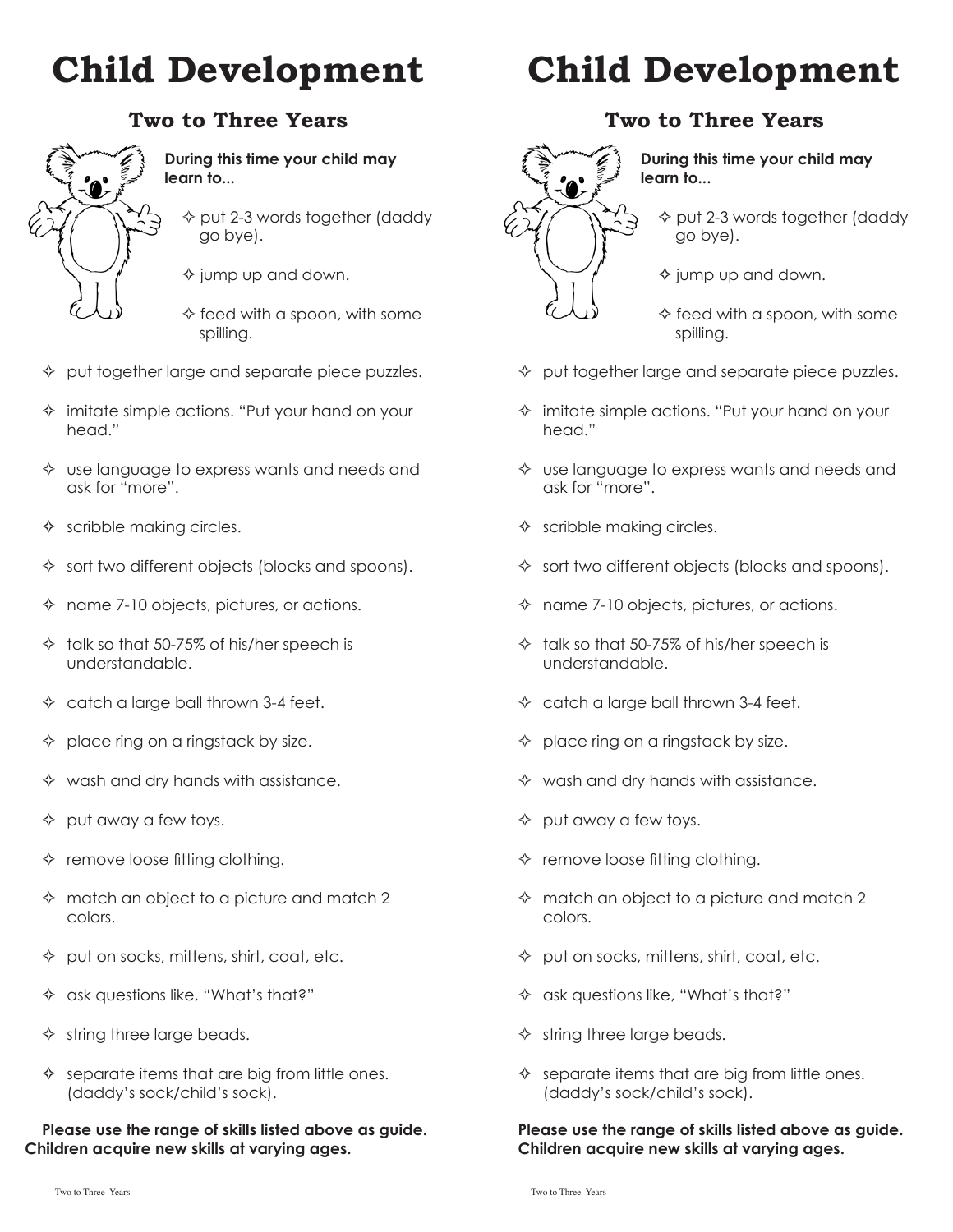#### **Encourage your child's development from two to three years...**

- $\Diamond$  let your child play with puppets so he/she can express himself/herself without being seen (sock puppet).
- $\Diamond$  play bouncing games to music in which your child can bend and straighten his/her knees. This leads to jumping movement. Pretend you are a kangaroo and jump around the room . Help if needed .
- $\lozenge$  tape paper down. With crayons. "go around and around" Let him/her make circles in a tray of sand, fingerpaint, pudding or snow. If needed, show or help him/her do it.
- $\Diamond$  talk in short simple sentences to him/her about what you are doing.
- $\Diamond$  place largest and smallest ring from ringstack in front of your child. Ask him/her to pick the larger of the two and place it on the spindle. Keep doing this till the last one is on. Help the child feel the spindle to see how it is little at the top and big at the bottom.
- let him/her start dressing, doing one small step such as putting his/her arm in/out of a sleeve. Then finish the rest for him/her. Encourage him/her to do a little more as skills increase. Dressing skills require repetition and practice.
- $\Leftrightarrow$  match objects by color. Hold up one colored object. Ask child to find another one to match it. Start with only two colors and as he/she gains skill, give more colors to choose from.
- $\Diamond$  play games where you share things, "one block for you and one block for me".
- $\Diamond$  give him/her many opportunities to make choices. This will encourage independence.
- $\Leftrightarrow$  when you go to some place new, talk about it before you go, when you're there and when you return.
- $\Leftrightarrow$  read one book a day, start to use a longer story.

### **Appropriate Toys:**

- $\Diamond$  large Lego blocks  $\Diamond$  cars/trucks
- 
- 
- 
- $\Diamond$  toy telephone  $\Diamond$  nursery rhyme tapes
	-
- $\Leftrightarrow$  water/sand toys  $\Leftrightarrow$  stuffed animals
- 
- $\Diamond$  table/chairs  $\Diamond$  push bike
- $\Diamond$  dress-up clothes  $\Diamond$  rocking horse
- 
- $\Diamond$  shape sorters  $\Diamond$  blunt scissors
- 
- $\Diamond$  balls-large/small  $\Diamond$  books

Great Prairie Area Education Agency<br>2814 North Court Street **3601 West Av** 

**1-800-622-0027 1-800-382-8970**

- 
- $\Leftrightarrow$  tricycle  $\Leftrightarrow$  large crayons
	-
- $\Diamond$  bubbles  $\Diamond$  wooden animals
	-
	-
- $\Diamond$  play dishes  $\Diamond$  large pegboard
	-
- $\Diamond$  blocks  $\Diamond$  separate piece puzzle
	-
- $\div$  doll/doll bottle/blanket
- 
- 
- 
- 
- 
- 
- 

**2814 North Court Street 3601 West Avenue Road**

**(461) 682-8591 (319) 753-6561**

**Information from the Early Childhood Special Education Department**

**Ottumwa, Iowa 52501 Burlington, Iowa 52601**

### **Encourage your child's development from two to three years...**

- $\Diamond$  let your child play with puppets so he/she can express himself/herself without being seen (sock puppet).
- $\Diamond$  play bouncing games to music in which your child can bend and straighten his/her knees. This leads to jumping movement. Pretend you are a kangaroo and jump around the room . Help if needed .
- $\lozenge$  tape paper down. With crayons. "go around and around" Let him/her make circles in a tray of sand, fingerpaint, pudding or snow. If needed, show or help him/her do it.
- $\lozenge$  talk in short simple sentences to him/her about what you are doing.
- $\Diamond$  place largest and smallest ring from ringstack in front of your child. Ask him/her to pick the larger of the two and place it on the spindle. Keep doing this till the last one is on. Help the child feel the spindle to see how it is little at the top and big at the bottom.
- $\Leftrightarrow$  let him/her start dressing, doing one small step such as putting his/her arm in/out of a sleeve. Then finish the rest for him/her. Encourage him/her to do a little more as skills increase. Dressing skills require repetition and practice.
- $\Leftrightarrow$  match objects by color. Hold up one colored object. Ask child to find another one to match it. Start with only two colors and as he/she gains skill, give more colors to choose from.
- $\Diamond$  play games where you share things, "one block for you and one block for me".
- give him/her many opportunities to make choices. This will encourage independence.
- $\Leftrightarrow$  when you go to some place new, talk about it before you go, when you're there and when you return.
- $\diamond$  read one book a day, start to use a longer story.

### **Appropriate Toys:**

- $\Diamond$  large Lego blocks  $\Diamond$  cars/trucks
- $\Diamond$  toy telephone  $\Diamond$  nursery rhyme tapes
- 
- $\Leftrightarrow$  water/sand toys  $\Leftrightarrow$  stuffed animals
- 
- $\Leftrightarrow$  table/chairs  $\Leftrightarrow$  push bike
- $\Diamond$  dress-up clothes  $\Diamond$  rocking horse
- $\Diamond$  play dishes  $\Diamond$  large pegboard
- $\Diamond$  shape sorters  $\Diamond$  blunt scissors
- 
- $\Diamond$  balls-large/small  $\Diamond$  books
- $\div$  doll/doll bottle/blanket
	- **Information from the Early Childhood Special Education Department** Great Prairie Area Education Agency<br>2814 North Court Street **3601 West Av 2814 North Court Street 3601 West Avenue Road Ottumwa, Iowa 52501 Burlington, Iowa 52601 (461) 682-8591 (319) 753-6561 1-800-622-0027 1-800-382-8970**

*Freat Prairie* AREA EDUCATION AGENCY

**Reprinted with permission from Mississippi Bend AEA 9**

Freat Prairie

AREA EDUCATION AGENCY

**Reprinted with permission from Mississippi Bend AEA 9**

 $\Leftrightarrow$  tricycle  $\Leftrightarrow$  large crayons

 $\Diamond$  bubbles  $\Diamond$  wooden animals

- 
- 
- $\Diamond$  blocks  $\Diamond$  separate piece puzzle
- -

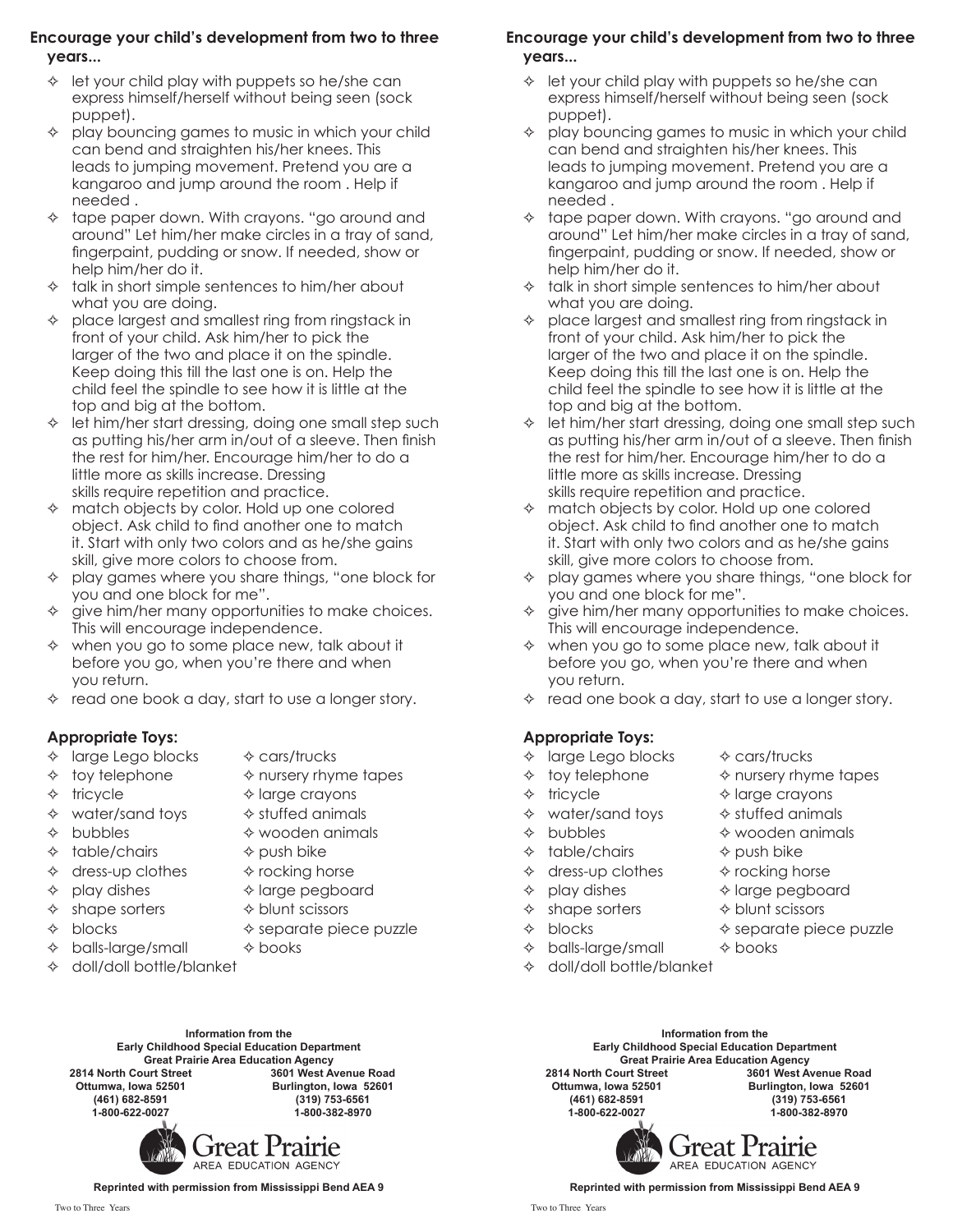# **Four to Five Years**



**During this time your child may learn to...**

 $\diamond$  gallop.

 $\Leftrightarrow$  talk so that 90% of his/her speech is understandable.

 $\diamond$  bounce and catch a large ball using both hands.

- $\Diamond$  talk in sentences of 4-6 words or more.
- $\Diamond$  follow a 2-step direction (ex.: pour the jello in the bowl and then stir it).
- $\Diamond$  tell his/her name, age, sex, address, and some nursery rhymes.
- $\Diamond$  color staying in the lines of a large picture.
- $\Leftrightarrow$  count 1-10 objects.
- $\Diamond$  answer who, what, why, where, and what if questions.
- $\Diamond$  stay with one activity 10-15 minutes.
- $\diamond$  name 6-8 colors and 3 shapes ( $\circ$   $\vartriangle$   $\Box$ ).
- $\Diamond$  understand the meaning of: beside, behind, in front, and over.
- $\Diamond$  follow 2 unrelated directions (get your pajamas on and brush your teeth).
- $\Diamond$  understand opposites: big/little, long/short, and hard/soft.
- $\Diamond$  dress himself/herself and care for self in the bath room.
- $\Leftrightarrow$  draw (  $O \triangle$   $\Box$  ).
- $\Diamond$  ask for help when needed.

#### **Please use the range of skills listed above as a guide.**

**Children acquire new skills at varying ages.**

# **Child Development**

### **Four to Five Years**



**During this time your child may learn to...**

 $\diamond$  gallop.

 $\Leftrightarrow$  talk so that 90% of his/her speech is understandable.

 $\diamond$  bounce and catch a large ball using both hands.

- $\Diamond$  talk in sentences of 4-6 words or more.
- $\Diamond$  follow a 2-step direction (ex.: pour the jello in the bowl and then stir it).
- $\Diamond$  tell his/her name, age, sex, address, and some nursery rhymes.
- $\Diamond$  color staying in the lines of a large picture.
- $\triangle$  count 1-10 objects.
- $\diamond$  answer who, what, why, where, and what if questions.
- $\Diamond$  stay with one activity 10-15 minutes.
- $\Diamond$  name 6-8 colors and 3 shapes ( $\Diamond$   $\triangle$   $\Box$ ).
- $\diamond$  understand the meaning of: beside, behind, in front, and over.
- $\lozenge$  follow 2 unrelated directions (get your pajamas on and brush your teeth).
- $\diamond$  understand opposites: big/little, long/short, and hard/soft.
- $\Leftrightarrow$  dress himself/herself and care for self in the bath room.
- $\Leftrightarrow$  draw (  $O \triangle$   $\Box$  ).
- $\diamond$  ask for help when needed.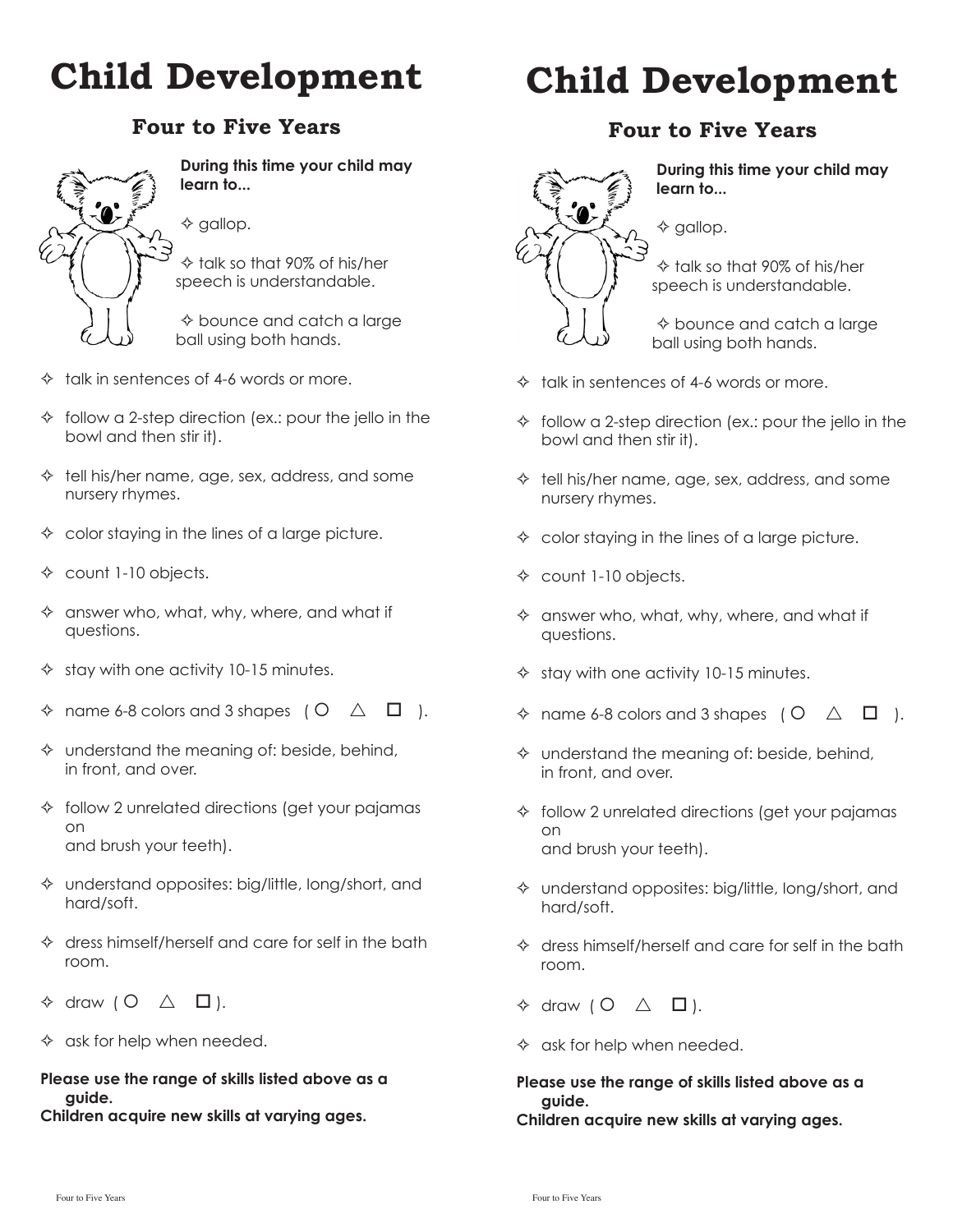#### **You can encourage your child's development from four to five years...**

- $\lozenge$  have the child give someone a message, "Tell Daddy I need an envelope" .
- $\Diamond$  say nursery rhymes and fingerplays together.
- $\Diamond$  playdough = 1 cup flour + one half cup salt  $+ 2 I$

vegetable oil + 1 tsp. alum. Add small amount of water at a time until consistency of bread dough. It will not be more than half a cup of water. Store in an air tight container. May add food coloring to the water before you add it to the dough to make colored playdough.

- $\Diamond$  put four pictures in a row. Ask your child to close his/her eyes. Mix up the cards. See if he/she can replace them in the same order.
- $\Diamond$  encourage your child to cut out magazine pictures

of things that are noisy and quiet. Paste them on a sheet of paper, with noisy on one side and quiet on the other.

- $\lozenge$  talk about things being in, on, under, behind, beside, as you play. Play a game of follow the leader. Say, "I put my bear under the chair, now you put your bear under the chair.
- $\Diamond$  pretend to walk like a special animal with your child. Bear (on hands and feet) or a kangaroo (hop on legs).
- $\Leftrightarrow$  read books that last 10 minutes.
- $\Leftrightarrow$  encourage him/her to print own name, draw pictures ( simple house, tree, man, car) and to tell about what he/she makes.
- $\Diamond$  give directions using 3 actions.
- $\Diamond$  blindfold your child. Have the blindfolded child identify sounds made by objects in the home (ex. radio, mixer, telephone, windup toy, etc.)

#### **Appropriate Toys:**

- $\Diamond$  patterns to match  $\Diamond$  scissors/paper
- $\Diamond$  jump rope  $\Diamond$  coloring books
- $\Leftrightarrow$  roller skates  $\Leftrightarrow$  letters/numbers
- $\Diamond$  dustless chalk  $\Diamond$  trucks/cars
- $\Diamond$  play money  $\Diamond$  sewing cards
- $\Diamond$  board games  $\Diamond$  dolls/clothes
- $\Diamond$  card games  $\Diamond$  books
- $\Diamond$  bean bags  $\Diamond$  sled
- $\Diamond$  glue/crayons/paint  $\Diamond$  blackboard
- $\Diamond$  dominoes  $\Diamond$  large ball
- $\Diamond$  playdough  $\Diamond$  bat/ball
- $\Diamond$  bicycle with training wheels

**Information from the Early Childhood Special Education Department** Great Prairie Area Education Agency<br>2814 North Court Street **3601 West A 2814 North Court Street 3601 West Avenue Road Ottumwa, Iowa 52501 Burlington, Iowa 52601 (461) 682-8591 (319) 753-6561 1-800-622-0027 1-800-382-8970**



**You can encourage your child's development from four to five years...**

- $\Diamond$  have the child give someone a message, "Tell Daddy I need an envelope" .
- $\Diamond$  say nursery rhymes and fingerplays together.
- $\Diamond$  playdough = 1 cup flour + one half cup salt  $+ 2$  T.

vegetable oil + 1 tsp. alum. Add small amount of water at a time until consistency of bread dough. It will not be more than half a cup of water. Store in an air tight container. May add food coloring to the water before you add it to the dough to make colored playdough.

- $\Diamond$  put four pictures in a row. Ask your child to close his/her eyes. Mix up the cards. See if he/she can replace them in the same order.
- $\Diamond$  encourage your child to cut out magazine pictures

of things that are noisy and quiet. Paste them on a sheet of paper, with noisy on one side and quiet on the other.

- $\lozenge$  talk about things being in, on, under, behind, beside, as you play. Play a game of follow the leader. Say, "I put my bear under the chair, now you put your bear under the chair.
- $\Diamond$  pretend to walk like a special animal with your child. Bear (on hands and feet) or a kangaroo (hop on legs).
- $\Leftrightarrow$  read books that last 10 minutes.
- $\Leftrightarrow$  encourage him/her to print own name, draw pictures ( simple house, tree, man, car) and to tell about what he/she makes.
- $\Diamond$  give directions using 3 actions.
- $\Diamond$  blindfold your child. Have the blindfolded child identify sounds made by objects in the home (ex. radio, mixer, telephone, windup toy, etc.)

#### **Appropriate Toys:**

- $\Diamond$  patterns to match  $\Diamond$  scissors/paper
- $\Diamond$  jump rope  $\Diamond$  coloring books
- 
- $\Diamond$  dustless chalk  $\Diamond$  trucks/cars
- 
- 
- 
- $\Diamond$  glue/crayons/paint  $\Diamond$  blackboard
- $\Diamond$  dominoes  $\Diamond$  large ball
- $\Diamond$  playdough  $\Diamond$  bat/ball
- $\Diamond$  bicycle with training wheels

**Information from the Early Childhood Special Education Department Great Prairie Area Education Agency 2814 North Court Street Ottumwa, Iowa 52501 Burlington, Iowa 52601 (461) 682-8591 (319) 753-6561 1-800-622-0027 1-800-382-8970**



**Reprinted with permission from Mississippi Bend AEA 9**

- $\Leftrightarrow$  roller skates  $\Leftrightarrow$  letters/numbers
	-
- $\Diamond$  play money  $\Diamond$  sewing cards
- $\Diamond$  board games  $\Diamond$  dolls/clothes
	-
	-
	-
	-
	-
- $\Diamond$  card games  $\Diamond$  books  $\Diamond$  bean bags  $\Diamond$  sled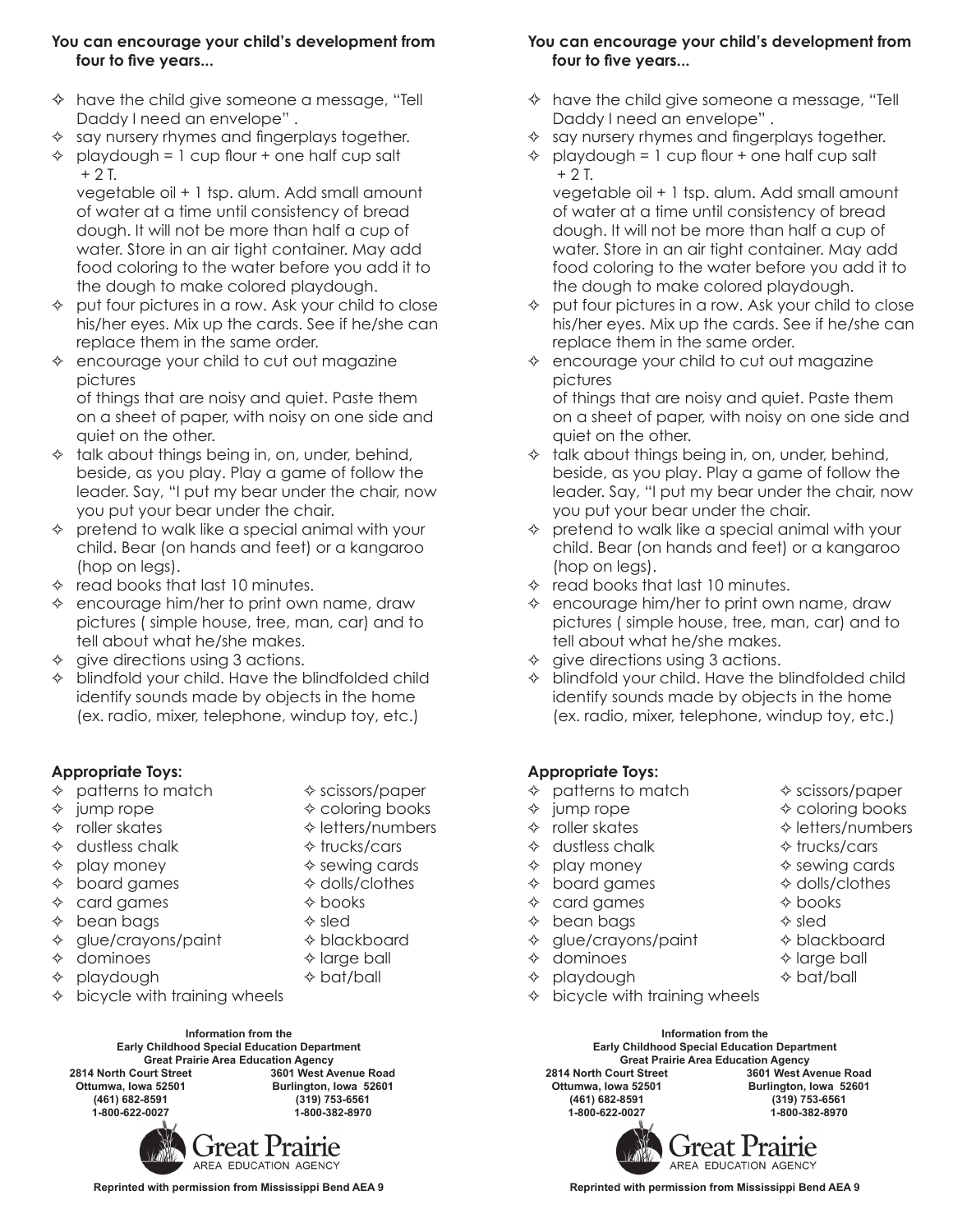# **Behavior Related Child Development**

### **Birth to Three**



#### **All children need lots of love, attention and nurturing to help them grow and develop.**

#### **During this time your child may learn to . . .**

 $\diamond$  follow a very simple direction (1-2 years).

- $\Diamond$  stop activity briefly when told "no" (1 year).
- $\Diamond$  play alone with toys near adult for 15 minutes (1-2 years).
- $\Diamond$  have temper tantrums and not follow your requests as a way to develop his/her independence (1-1/2-3 years).
- $\Leftrightarrow$  test limits by not following directions and talking back (beginning at about 18 months).
- $\Leftrightarrow$  express wants and needs and ask for "more" (2-3) years).
- $\Diamond$  put away a few toys with adult assistance (2-3) years).
- $\Diamond$  share a toy briefly with adult help (2-1/2 years).

#### \* \* \* \* \* \* \* \* \* \*

#### **Managing your child's behavior**

In an attempt to gain a "place" within the family, your child will challenge your authority as a parent. Your child will test their boundaries through "misbehavior". This does not mean you are a "bad" parent or that he/she is a "bad" child.

A child may misbehave more when you first begin trying to change or modify a behavior.

Be **consistent**. To successfully change unacceptable behavior requires consistent action on the part of the parent or caregiver.

The job of parenting is to **teach** the child what behavior you will tolerate or accept. Teaching requires systematically working to change behavior.

\* \* \* \* \* \* \* \* \* \*

# **Behavior Related Child Development**

### **Birth to Three**



**All children need lots of love, attention and nurturing to help them grow and develop.**

**During this time your child may learn to . . .**

 $\diamond$  follow a very simple direction (1-2 years).

- $\Diamond$  stop activity briefly when told "no" (1 year).
- $\Diamond$  play alone with toys near adult for 15 minutes (1-2 years).
- $\Leftrightarrow$  have temper tantrums and not follow your requests as a way to develop his/her independence (1-1/2-3 years).
- $\Leftrightarrow$  test limits by not following directions and talking back (beginning at about 18 months).
- $\Leftrightarrow$  express wants and needs and ask for "more" (2-3) years).
- $\Diamond$  put away a few toys with adult assistance (2-3) years).
- $\diamond$  share a toy briefly with adult help (2-1/2 years).

\* \* \* \* \* \* \* \* \* \*

### **Managing your child's behavior**

In an attempt to gain a "place" within the family, your child will challenge your authority as a parent. Your child will test their boundaries through "misbehavior". This does not mean you are a "bad" parent or that he/she is a "bad" child.

A child may misbehave more when you first begin trying to change or modify a behavior.

Be **consistent**. To successfully change unacceptable behavior requires consistent action on the part of the parent or caregiver.

The job of parenting is to **teach** the child what behavior you will tolerate or accept. Teaching requires systematically working to change behavior.

\* \* \* \* \* \* \* \* \* \*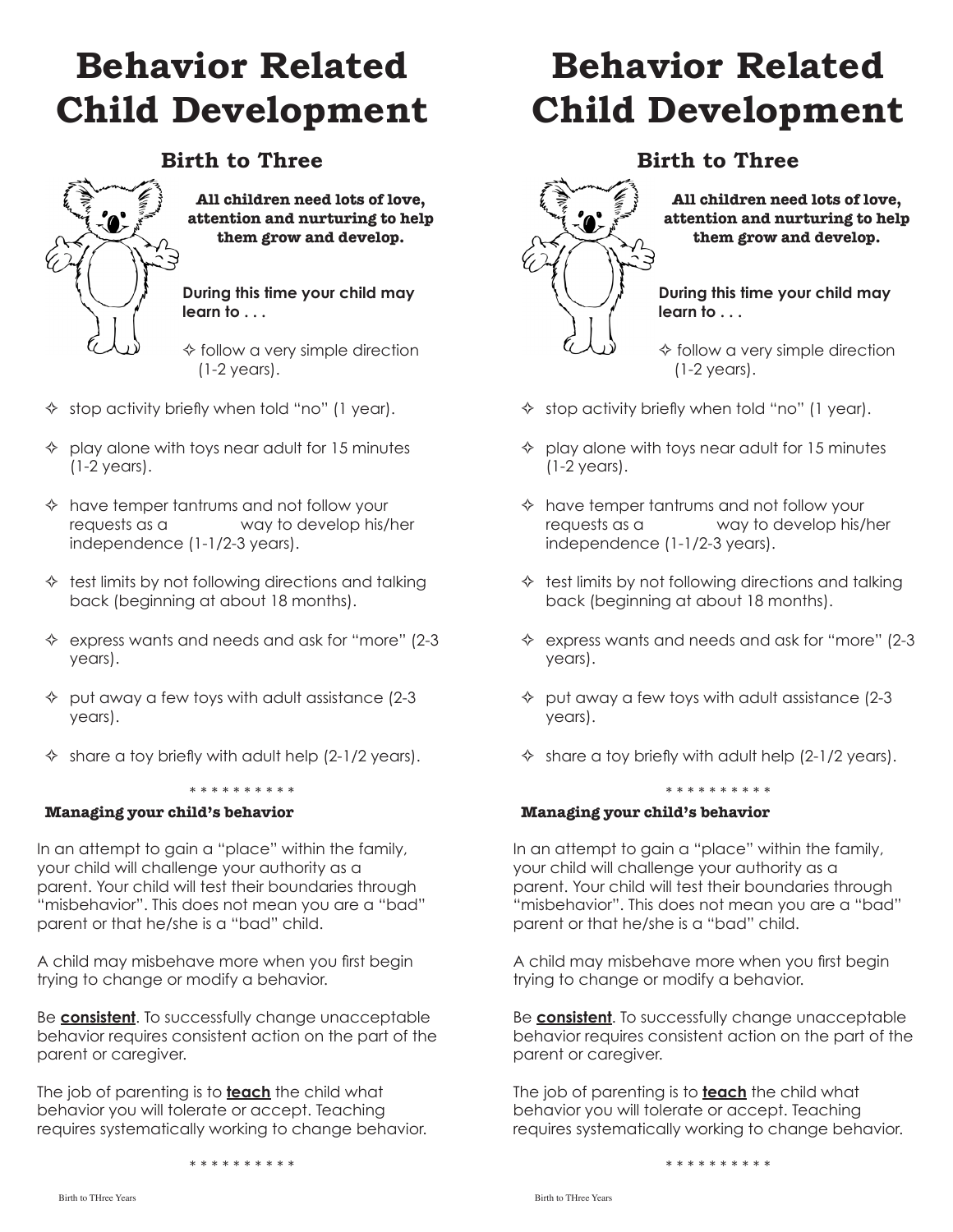A **request** gives a child a choice of responses. Use a request only when you are willing to accept the child's choice of responses.

1. Here your child may choose to do or not to do what is asked.

#### **example:**

1. Would you come here?

\* \* \* \* \* \* \* \* \* \*

A **direction** is used when you want a child to do something specific. Get child's attention before giving direction. Make it clear and short.

#### **example:**

 1. Come here. (to assist or comfort the child) 2. Go get a book and I'll read to you.

#### \* \* \* \* \* \* \* \* \* \*

**Redirecting** is used to move a child from an unwanted behavior to a behavior you want . . .

#### **example:**

1. Johnny is throwing blocks. Tell him, "No throwing blocks." Then assist him with building a tower, or putting them in a truck, to get a behavior you want.

#### \* \* \* \* \* \* \* \* \*

**Ignoring** is used to reduce or get rid of a behavior you don't want such as, whining, interrupting, tantruming or demanding excessive adult attention.

> 1. Check to make sure the child isn't hungry, wet, hurt, sick, or tired.

2. Continue to give attention to the other behaviors, but ignore the undesired behavior. 3. When the undesired behavior stops, praise the child for good behavior and involve them in a fun activity.

#### \* \* \* \* \* \* \* \* \*

**Attention** is perhaps the most powerful reward for children, especially if positive. Give attention when your child is being good.

**Reinforce** small steps toward the desired behavior. Be specific, "I like how you went and got your shoes."

**Reinforce** the things he/she does well by telling him/her...

- 
- 1. Good job! 6. I knew you could do it.
- 2. Good for you. 7. Keep on trying.
- 3. Wow! 8. I like that.
- 
- 5. Way to go. 10. Great.
- 4. Nice going. 9. Nice waiting.
	-

**Information from the Early Childhood Special Education Department** Great Prairie Area Education Agency<br>2814 North Court Street **3601 West Av 2814 North Court Street 3601 West Avenue Road Ottumwa, Iowa 52501 Burlington, Iowa 52601 (461) 682-8591 (319) 753-6561 1-800-622-0027 1-800-382-8970**



**Reprinted with permission from Mississippi Bend AEA 9** Three to Five Years

A **request** gives a child a choice of responses. Use a request only when you are willing to accept the child's choice of responses.

1. Here your child may choose to do or not to do what is asked.

#### **example:**

1. Would you come here?

\* \* \* \* \* \* \* \* \* \*

A **direction** is used when you want a child to do something specific. Get child's attention before giving direction. Make it clear and short.

#### **example:**

1. Come here. (to assist or comfort the child)

2. Go get a book and I'll read to you.

#### \* \* \* \* \* \* \* \* \* \*

**Redirecting** is used to move a child from an unwanted behavior to a behavior you want . . .

#### **example:**

1. Johnny is throwing blocks. Tell him, "No throwing blocks." Then assist him with building a tower, or putting them in a truck, to get a behavior you want.

#### \* \* \* \* \* \* \* \* \*

**Ignoring** is used to reduce or get rid of a behavior you don't want such as, whining, interrupting, tantruming or demanding excessive adult attention.

1. Check to make sure the child isn't hungry, wet, hurt, sick, or tired.

2. Continue to give attention to the other behaviors, but ignore the undesired behavior. 3. When the undesired behavior stops, praise the child for good behavior and involve them in a fun activity.

#### \* \* \* \* \* \* \* \* \*

**Attention** is perhaps the most powerful reward for children, especially if positive. Give attention when your child is being good.

**Reinforce** small steps toward the desired behavior. Be specific, "I like how you went and got your shoes."

**Reinforce** the things he/she does well by telling him/her...

- 1. Good job! 6. I knew you could do it.
	-
- 
- 
- 5. Way to go. 10. Great.
- 2. Good for you. 7. Keep on trying.
- 3. Wow! 8. I like that.
- 4. Nice going. 9. Nice waiting.
	-

*Freat Prairie* 

AREA EDUCATION AGENCY



**Reprinted with permission from Mississippi Bend AEA 9**<br>Three to Five Years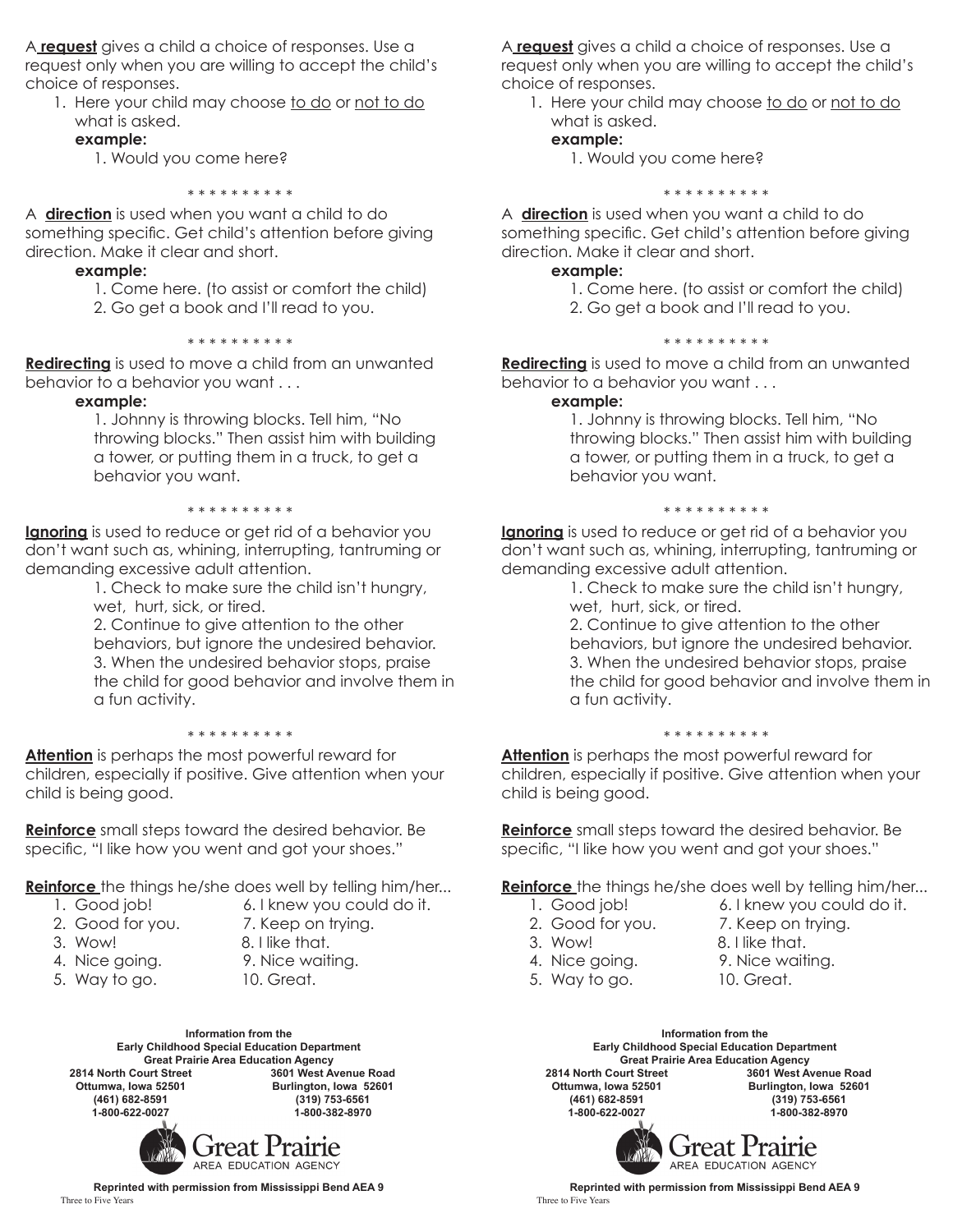

# **Behavior Related Child Development**

# **Three to Five**

### **All children need lots of love, attention and nurturing to help them grow and develop.**

### **During this time your child may learn to . . .**

 $\diamond$  Show their own way of thinking and frustrations through temper outbursts.

 $\Diamond$  Test limits by not following directions and talking back to you.

 $\Diamond$  Put away toys by him/her self (3-5 years).

 $\triangle$ Stay with an activity 8-15 minutes or until activity is finished (3-5 years).

 $\Diamond$ Still be resistant to some directions or requests (4 years).

 $\diamond$  Accept supervision and direction 75% of the time, thrives on praise.

 $\Diamond$  Follow a 2-3 step direction (4-5 years).

 $\triangle$  Ask for help when needed (3-5 years).

 $\triangle$ Accept consequences.

 $\Diamond$ Share toys with peers more readily (3-5 years)

 $\Diamond$ Play more cooperatively with peers (4-5 years).

\* \* \* \* \* \* \* \* \*

#### **Managing your child's behavior . . .**

In an attempt to gain a "place" within the family, your child will challenge your authority as a parent. Your child may test their boundaries through "misbehavior". This does not mean you are a "bad" parent or that he/she is a "bad" child.

A child may misbehave more when you first begin trying to change or modify a behavior.

Be **consistent**. To successfully change unacceptable behavior requires consistent action on the part of the parent or caregiver.

The job of parenting is to **teach** the child what behavior you will tolerate or accept. Teaching requires systematically working to change behavior.

\* \* \* \* \* \* \* \* \*

A **request** gives a child a choice of responses. Use a request only when you are willing to accept the child's choice of responses. Here your child may choose to do or not to do what is asked.

A **direction** is used when you want a child to obey with no questions asked.

1. Be sure the child knows how to do what you are asking and that it is appropriate for their age.

2. Make sure the child is looking at you.

3. Give one step at a time for greater success.

- 4. Make sure the child understands (Pointing, demonstrating, or helping may be needed the first few times.)
- 5. Be patient and allow the child time to complete the task. Then give more praise.
- 6. Require the child to follow through on it.